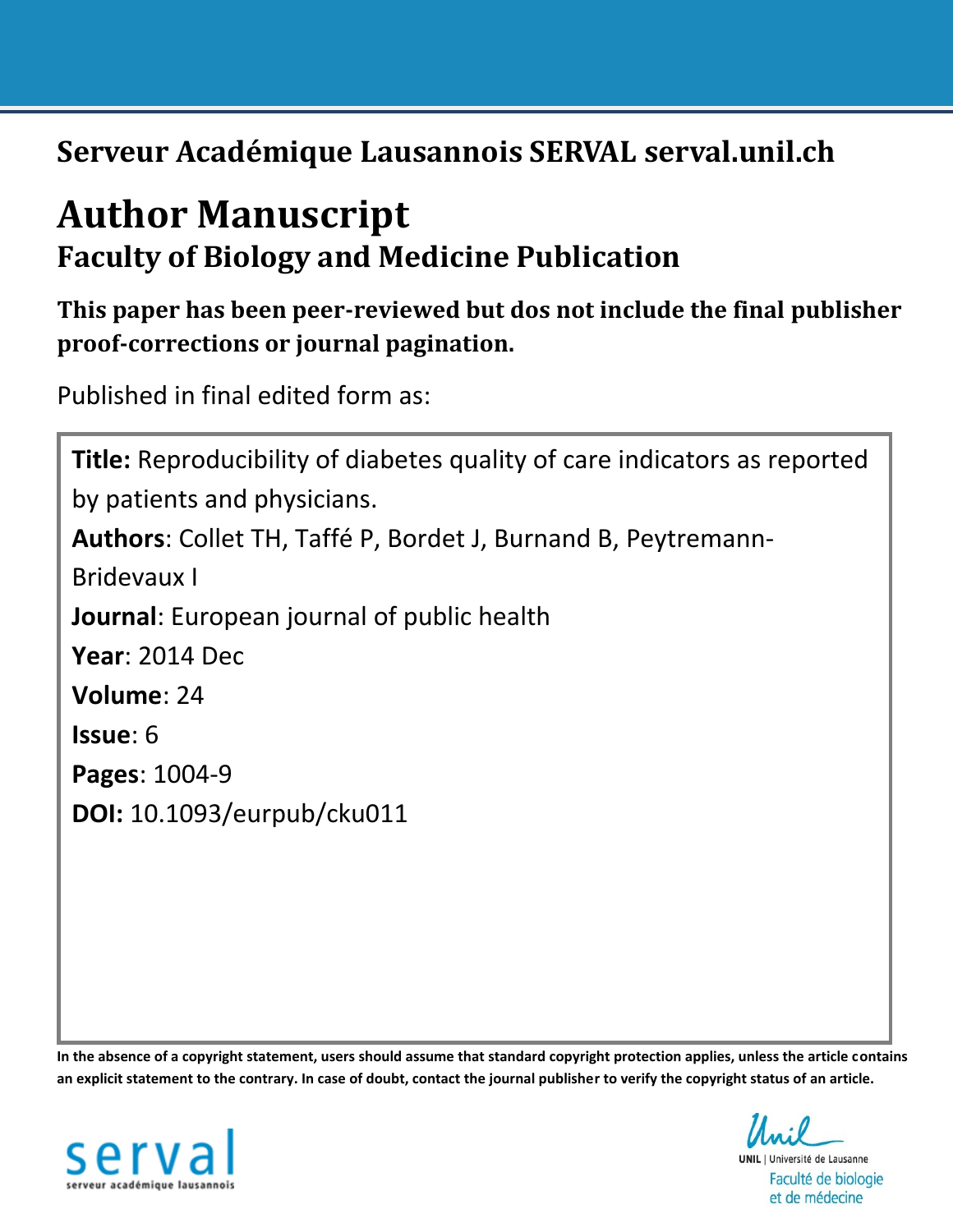# **Reproducibility of diabetes quality of care indicators as**

# **reported by patients and physicians**

## **Authors**

Tinh-Hai Collet, MD<sup>1,2</sup>, Patrick Taffé, PhD<sup>3</sup>, Julie Bordet, PhD<sup>3</sup>, Bernard Burnand, MD, MPH<sup>3</sup>, Isabelle Peytremann-Bridevaux, MD, MPH,  $DSc<sup>3</sup>$ 

 $1$  Department of Ambulatory Care and Community Medicine, University of Lausanne, Switzerland; <sup>2</sup> Service of Endocrinology, Diabetes, and Metabolism, Lausanne University Hospital, Switzerland; <sup>3</sup> Institute of Social and Preventive Medicine, Lausanne University Hospital, Switzerland.

# **Corresponding author**

Isabelle Peytremann-Bridevaux, MD, MPH, DSc Institute of Social and Preventive Medicine (IUMSP) Route de la Corniche 10 CH-1010 Lausanne Switzerland Tel: +41-21-314.72.84 Fax: +41-21-314.49.54 Email: Isabelle.Peytremann-Bridevaux@chuv.ch

# Word count

Abstract: 250 words Main text: 2984 words References: 25 refs Tables / Figures: 4 / 0

# **Funding**

This project was funded by the Department of Public Health of the canton of Vaud, Switzerland ("Programme cantonal Diabète") and by the Swiss National Science Foundation. Dr T-H Collet's research is supported by a grant from the Swiss National Science Foundation (PBLAP3-145870). Dr. I. Peytremann-Bridevaux is supported by a grant from the Swiss National Science Foundation [PROSPER N° 32333B-123817 and N° 32333B-139789].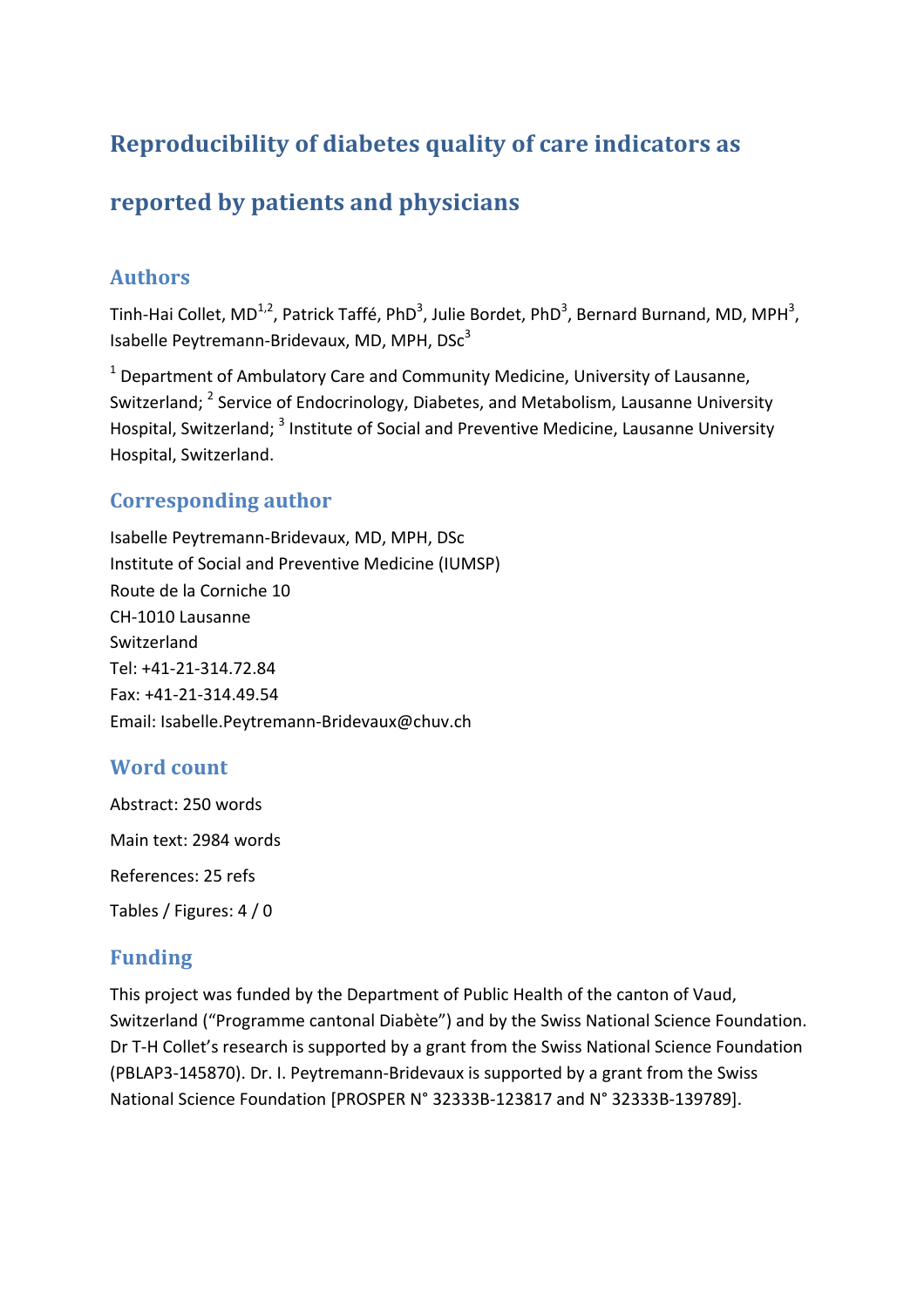### **Abstract**

#### **Introduction**

Self-report of diabetes care has moderate validity and is prone to under- and over-reporting. We assessed reproducibility of a range of processes and outcomes of diabetes care as reported by patients and physicians.

#### **Methods**

In a Swiss community-based survey, patients with diabetes and physicians independently reported past 12 months processes of care (HbA1c, lipids, microalbuminuria, blood pressure, weight, foot and eye examinations) and last measured values of HbA1c, height, weight, and blood pressure. For dichotomous variables, we assessed reliability by Cohen's kappa and agreement by uniform kappa. For continuous measures, we used Lin's concordance correlation coefficient and limits of agreement, respectively.

#### **Results**

Mean age of the 210 patients was 65 years, 40% were women and 51% had diabetes for  $>10$ years. Agreement was good for recommended processes of care such as blood pressure (uniform kappa=0.94), HbA1c (0.93), weight (0.88), and lipid (0.78), but lower for microalbuminuria, foot and eye examinations (all <0.50). Cohen's kappa values were all low (<0.25). Comparisons of reported continuous variables showed large limits of agreement for height  $(\pm 6$ cm) and weight  $(8-10$ kg) despite high concordance correlation coefficients  $(0.93)$ and 0.97). Concordance correlation coefficients were smaller for HbA1c (0.72) and blood pressure (0.5-0.6) with large limits of agreement ( $\pm$ 2% and  $\pm$ 25 mmHg).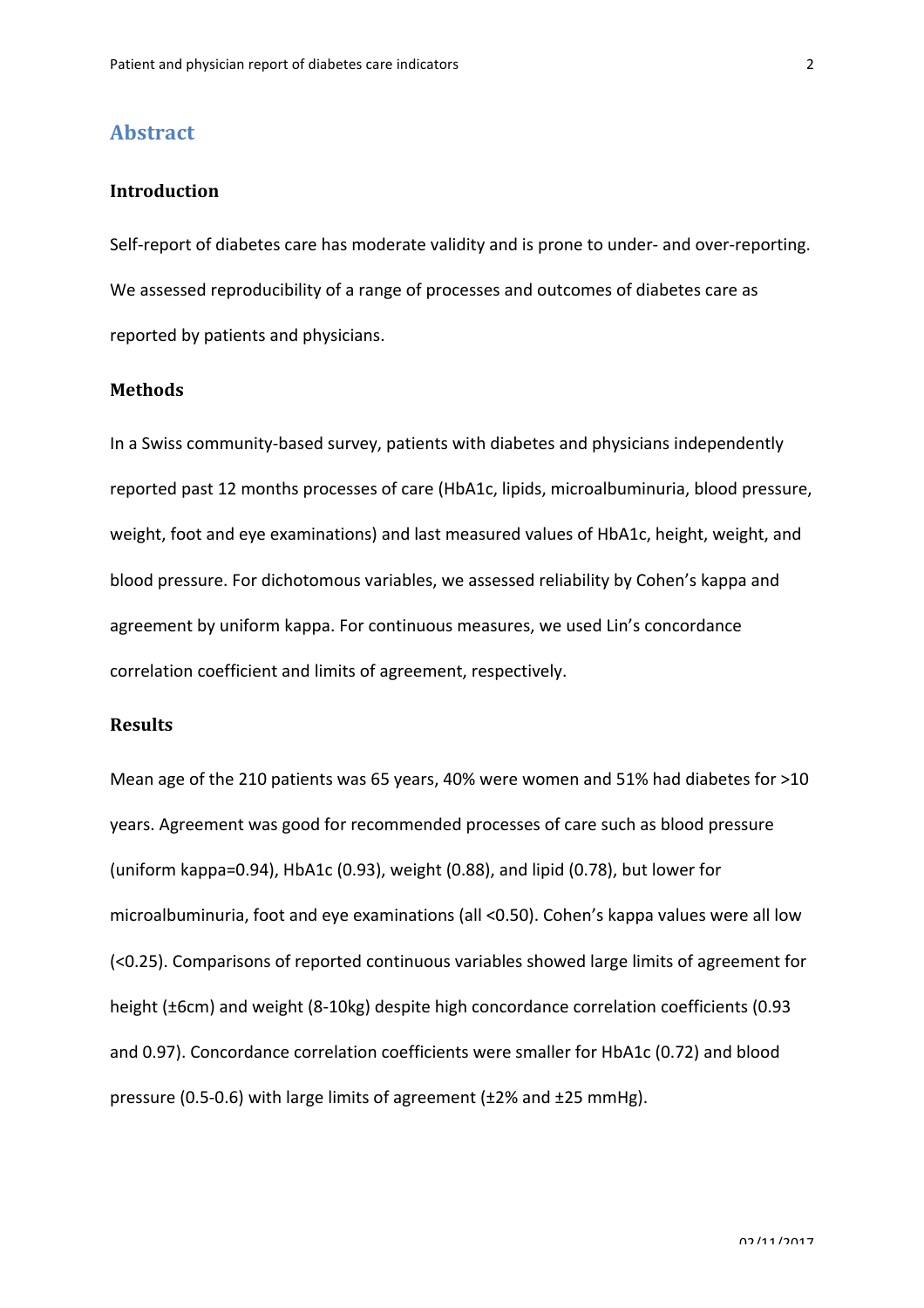### **Conclusion**

While agreement of routine processes of care was good, agreement was less satisfactory for microalbuminuria, foot and eye examinations. Reports of continuous outcomes yielded good reliability but too wide limits of agreement. Quality of care evaluation relying on self-report only should be made cautiously.

#### **Keywords**

Quality of care, diabetes, patient and physician report, reliability, agreement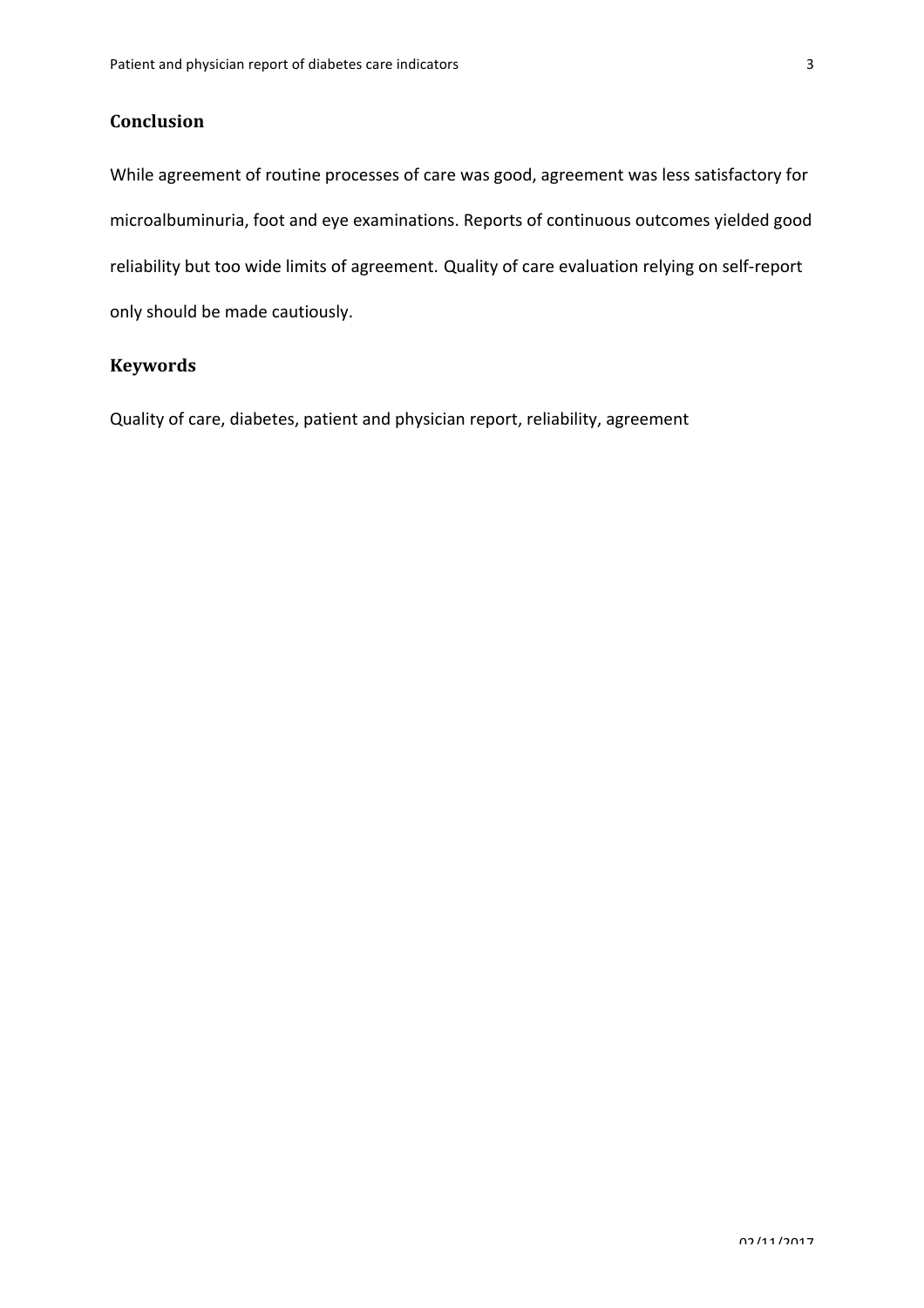# **Introduction**

Chronic disease care requires good collaboration between healthcare providers, teamwork, self-management education and use of evidence-based medicine.<sup>1</sup> However, chronic care is a complex process often shown to be suboptimal.<sup>2-4</sup> Diabetes, a major public health burden in terms of morbidity, disability and mortality,<sup>5</sup> is not an exception, and improving quality of diabetes care is needed to reduce the health and societal burden of this disease.<sup>6</sup>

Self-report of processes and outcomes of care is often used as a source of information. Indeed, health care providers sometimes need to rely on patient self-report for their monitoring, especially in health care settings lacking shared electronic health records. In addition, self-report is used in community-based surveys since it is an easier mean of collecting data than examination-based surveys.

Self-report of diabetes-specific data has been shown to present moderate validity and be prone to both under- and over-reporting.<sup>7-10</sup> However, studies assessing the validity of selfreported diabetes measures have frequently only focused on a small number of indicators, such as foot and eye examinations<sup>10</sup> or levels of glycosylated haemoglobin (HbA1c).<sup>8</sup> To our knowledge, assessment of reliability and agreement has not been conducted on a range of process and outcome indicators of care. A targeted evaluation of more indicators may help define whether some may be more suitable for self-report in future surveys.

Within the context of a regional diabetes program in Switzerland, we conducted a community-based survey to first characterize patients with diabetes who were living in that region and second assess the quality of their care.<sup>11</sup> We aimed to evaluate reproducibility of quality of care indicators, by comparing reliability and agreement of diabetes-related processes and outcomes of care, as independently reported by patients and their physicians.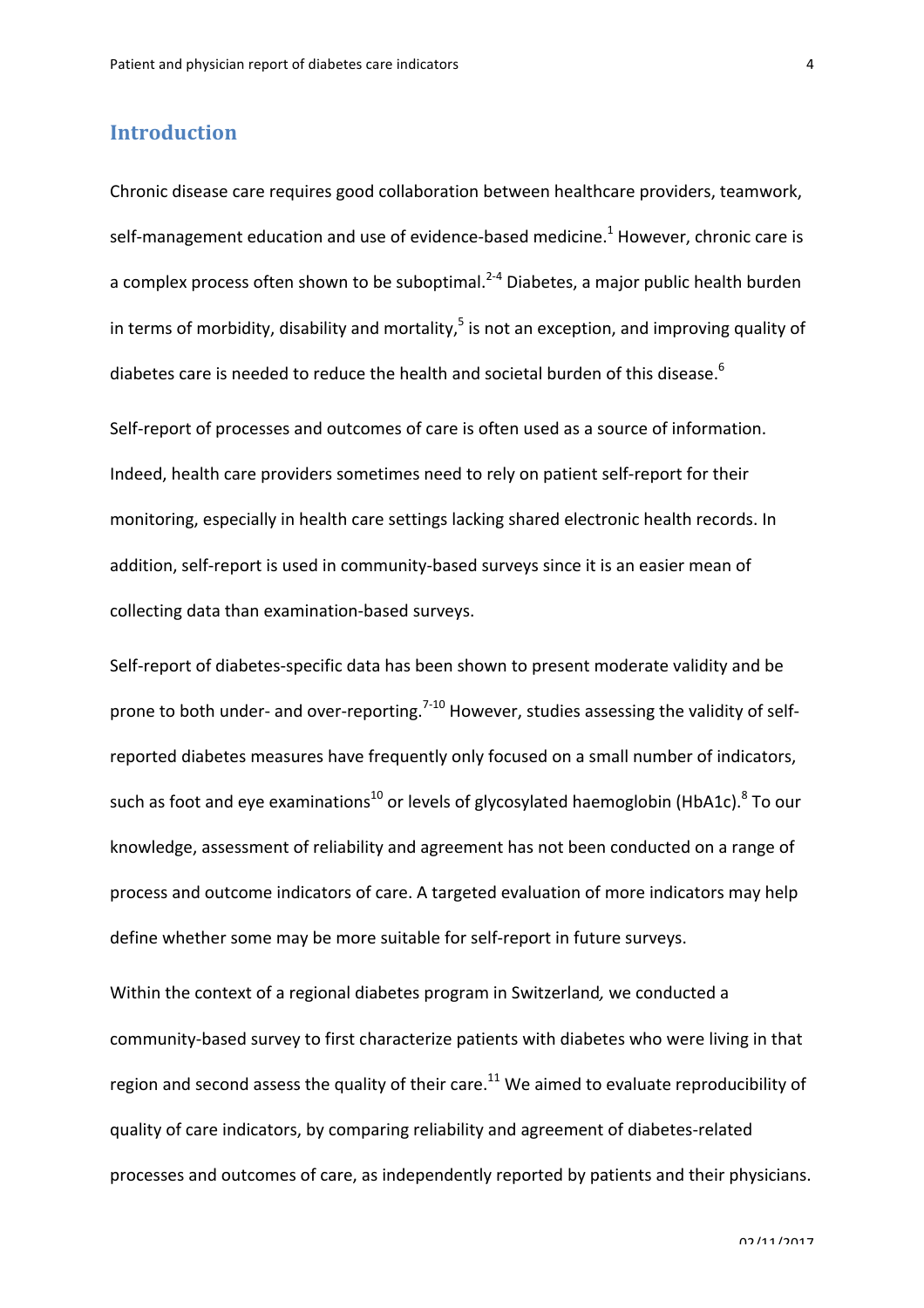### **Methods**

#### **Study design and population**

Within the development and implementation of a regional diabetes management program, a community-based cross-sectional survey was conducted in the fall of 2011 in the canton of Vaud, a Swiss state of more than 700,000 inhabitants.<sup>12</sup> Briefly, a random sample of registered community pharmacies were contacted and asked to recruit consecutive adults visiting the pharmacy with a diabetes-related prescription.<sup>11</sup> Non-institutionalized adults with type 1 or 2 diabetes for at least 12 months were invited to participate when visiting the pharmacy with a prescription for insulin, oral hypoglycaemic drugs, glycaemic strips, or a glucose meter. Women with current gestational diabetes, patients not fluent enough in French to fill in the questionnaire or unable to give informed consent were excluded. All participating patients gave written informed consent for their involvement in the study and for contacting their treating physicians. This study was approved by the state Institutional Review Board.

#### **Collected data**

Patients filled in a paper questionnaire with the following self-reported data: age, gender, education (primary, secondary, high school/university), civil status, smoking status (current, former, non smoker), characteristics of diabetes (type, treatment, duration, complications), and comorbid conditions (heart failure, valvulopathy, hypertension, hyperlipidaemia, chronic respiratory conditions, peptic ulcer, osteoporosis, osteoarthritis, Parkinson disease, malignancy, depression, other chronic condition). Recommended process of care measures<sup>6</sup> reported during the past 12 months were also collected: HbA1c (possible answers: not done, done once, done several times, unknown whether test was performed or not), lipid profile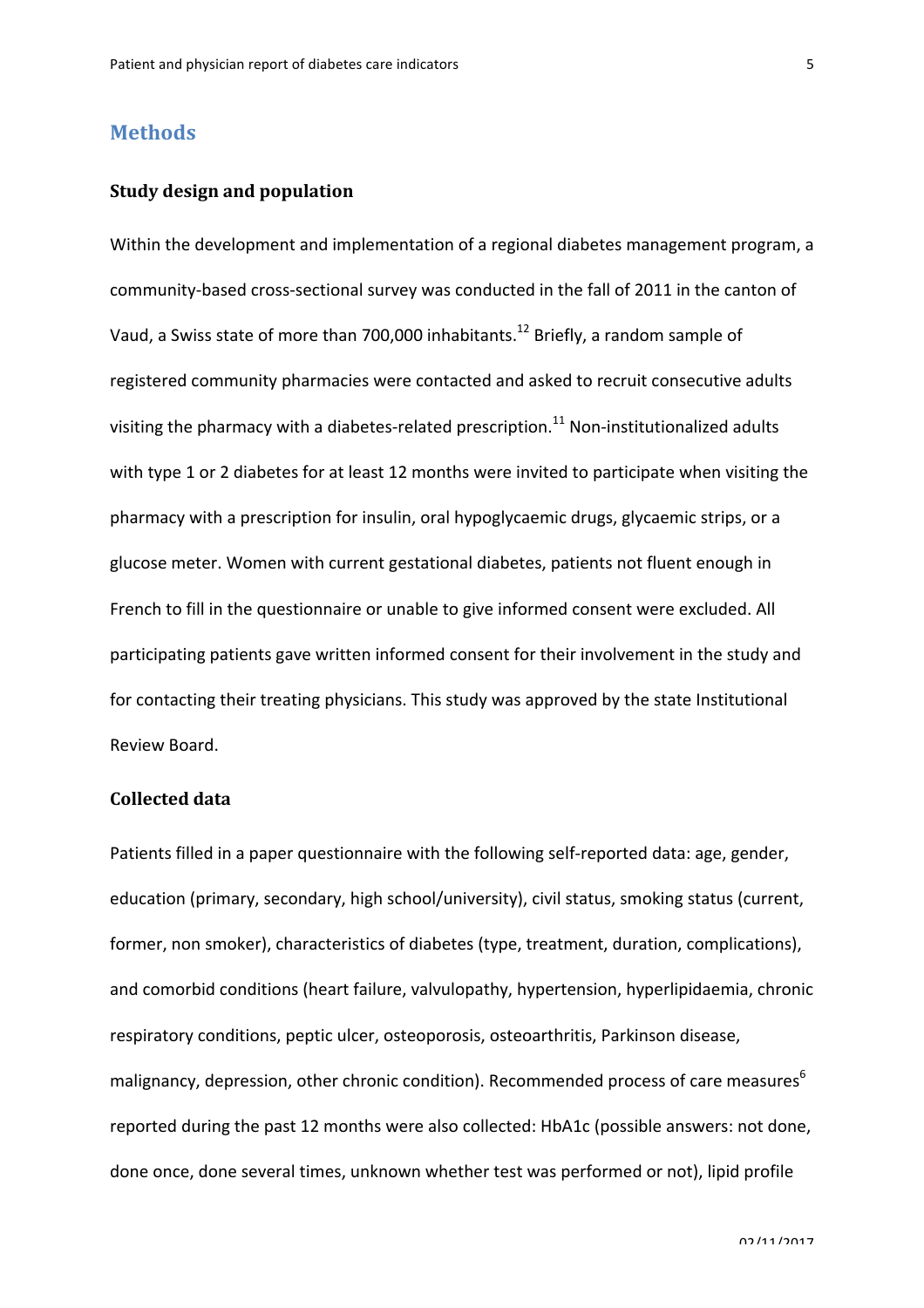(not done, done, unknown whether test was performed or not), urine analysis for microalbuminuria (not done, done, unknown whether test was performed or not), foot examination (not done, done, unknown whether it was performed or not), eye examination by ophthalmologist (done in past 12 months, in past 12-24 months, more than 24 months before, never done, unknown whether it was performed or not), blood pressure (not done, done, unknown whether it was performed or not), weight measurement (not done, done, unknown whether it was performed or not) and influenza immunization (not done, done, unknown whether it was performed or not). Patients were also asked to report, if known, the last measured value of HbA1c, height, weight, systolic and diastolic blood pressure. We then contacted treating physicians (i.e. the physician taking care of patient's health, as reported by the patient) to fill in paper report cards. In addition to some personal characteristics (physician's age, gender, rate of part-time work, board-certified specialty, practice location and type), physicians reported the following data from patients medical charts: dates and last measured values of HbA1c, height, weight, and blood pressure, as well as the dates of last foot and eye examination, urine analysis for microalbuminuria, lipid profile, and influenza immunization.

Patient and physician reported process of care measures were dichotomized into done or not done during the past 12 months. "Unknown whether test was done or not" responses, which represented generally less than a few percents of the answers, were recoded as missing. For continuous outcomes of care, both patients and physicians were asked to report the respective last values, emphasizing the referral to the last encounter or measure.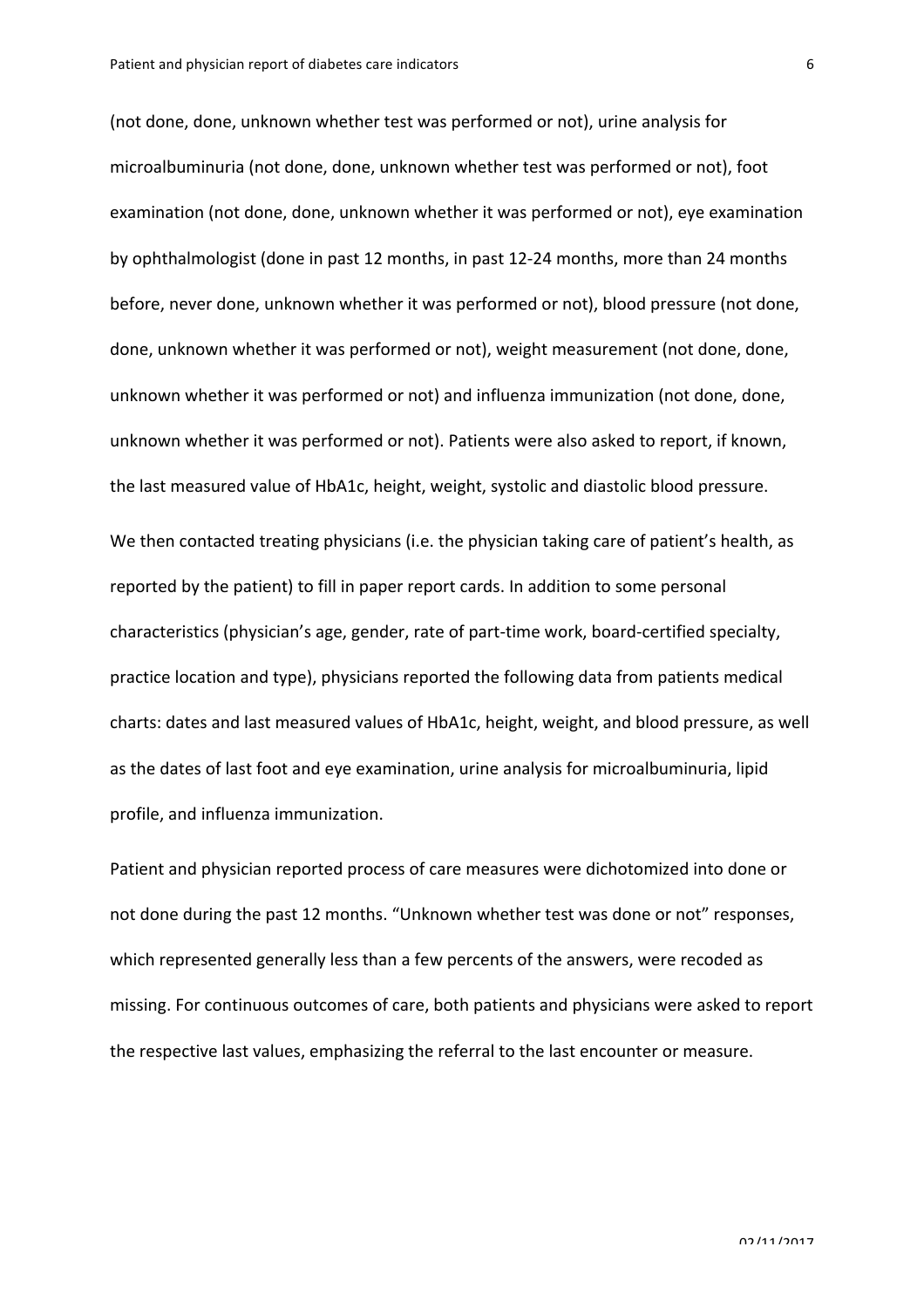#### **Statistical analyses**

We first performed simple descriptive statistics of collected variables and then assessed reproducibility between patients' and physicians' reports. Following de Mast<sup>13</sup> and Brennan,<sup>14</sup> we used Cohen's kappa<sup>15</sup> and uniform kappa<sup>13</sup> as reliability and agreement parameters, respectively, for dichotomous process indicators. As sample sizes were small and the marginal distributions of the dichotomous variables rather asymmetric, a Bayesian version of Cohen's kappa was also computed<sup>16</sup> since it appears to be more appropriate in such situations. For continuous outcome results, we used Lin's concordance correlation coefficient<sup>17</sup> as a measure of reliability and Bland & Altman's 95% limits of agreement<sup>18</sup> to assess measurement error (agreement). Because limits of agreement need to be clinically interpreted, deciding on whether or not agreement is good must take into account the clinical context. For comparison purposes with other studies, we also computed raw agreement, defined as the raw or unadjusted percentage of agreement in a 2x2 table. Finally, we conducted exploratory stratified analyses to assess whether reproducibility was associated with patient's age  $\left($ <65 vs.  $\geq$ 65 years), gender, diabetes type  $\left($ type 1 vs. type 2 and undetermined type of diabetes), comorbid conditions (none, one, >1), education (primary, secondary, high school/university), or physician's specialty (endocrinologist vs. other) and clinical setting (solo private practice vs. other). We assessed whether there was a statistically significant difference between the strata reliability and agreement parameters by determining whether confidence intervals overlapped. All analyses were performed using Stata 12 (StataCorp, College Station, TX) and WinBUGS (MRC Biostatistics Unit, Cambridge, UK) for the Bayesian approach.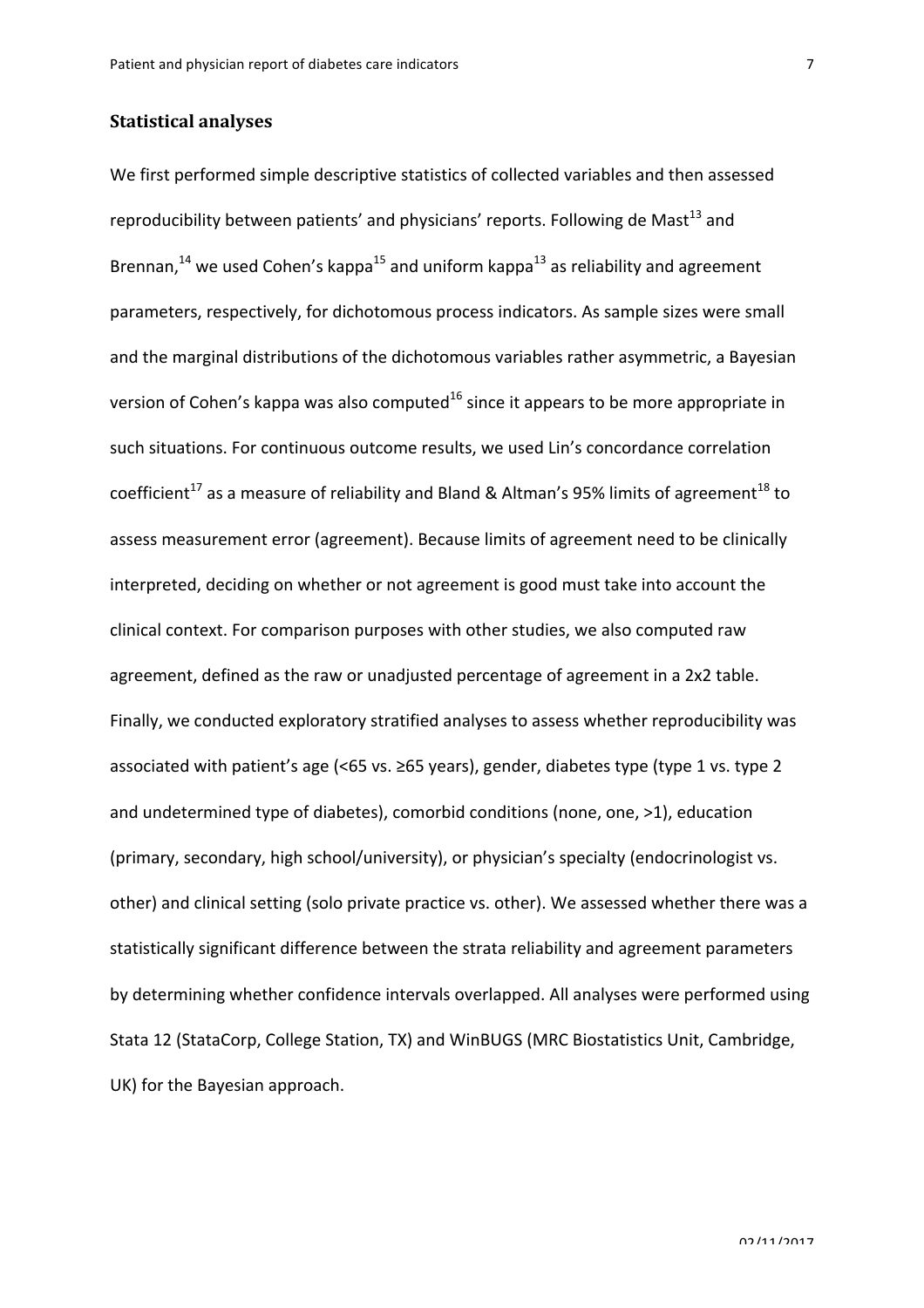### **Results**

Eight hundred nine of the 1013 consecutive eligible patients visiting pharmacies agreed to participate, of which 406 (50%) returned a filled questionnaire. Out of 186 contacted physicians whose contact details were given by patients,  $111$  (60%) sent back report cards for a total of 210 patients. Mean age of the 210 patients for whom we had both patients and physicians data, was 65.4 years, and 40% were women (Table 1). Type 1 and 2 diabetes was reported by 13.8% and 66.7% respectively, while diabetes type remained undetermined for nearly 20% of the patients. Half of patients had diabetes for >10 years and half were treated without insulin. Treating physicians were aged 53.5 years on average, and 18% were women (Table 1). About three quarters were general internists and 16% endocrinologists; a majority worked in solo private practices.

Process and outcome of care indicators, as reported independently by patients and physicians, were almost identical, except for foot examination and influenza immunization (Table 2). For these latter two processes of care, physicians' reported data showed more missing values and appeared slightly better than when considering patients' reported data. Comparisons of diabetes-related process indicators in the past 12 months, as reported by patients and physicians, yielded contrasting results (Table 3). Agreement was good for routine processes of care like measurement of blood pressure (uniform kappa  $\kappa_U$ ]=0.941), HbA1c ( $\kappa_U$ =0.932), weight ( $\kappa_U$ =0.882), and lipid profile ( $\kappa_U$ =0.780), but it was less satisfactory for procedures such as microalbuminuria, and foot and eye examinations (all  $\kappa_0$ <0.500). Cohen's kappa values were generally very low (all <0.25), as expected since cells in the  $2x2$ tables were not homogenously filled, thereby implying low reliability (i.e. difficulty to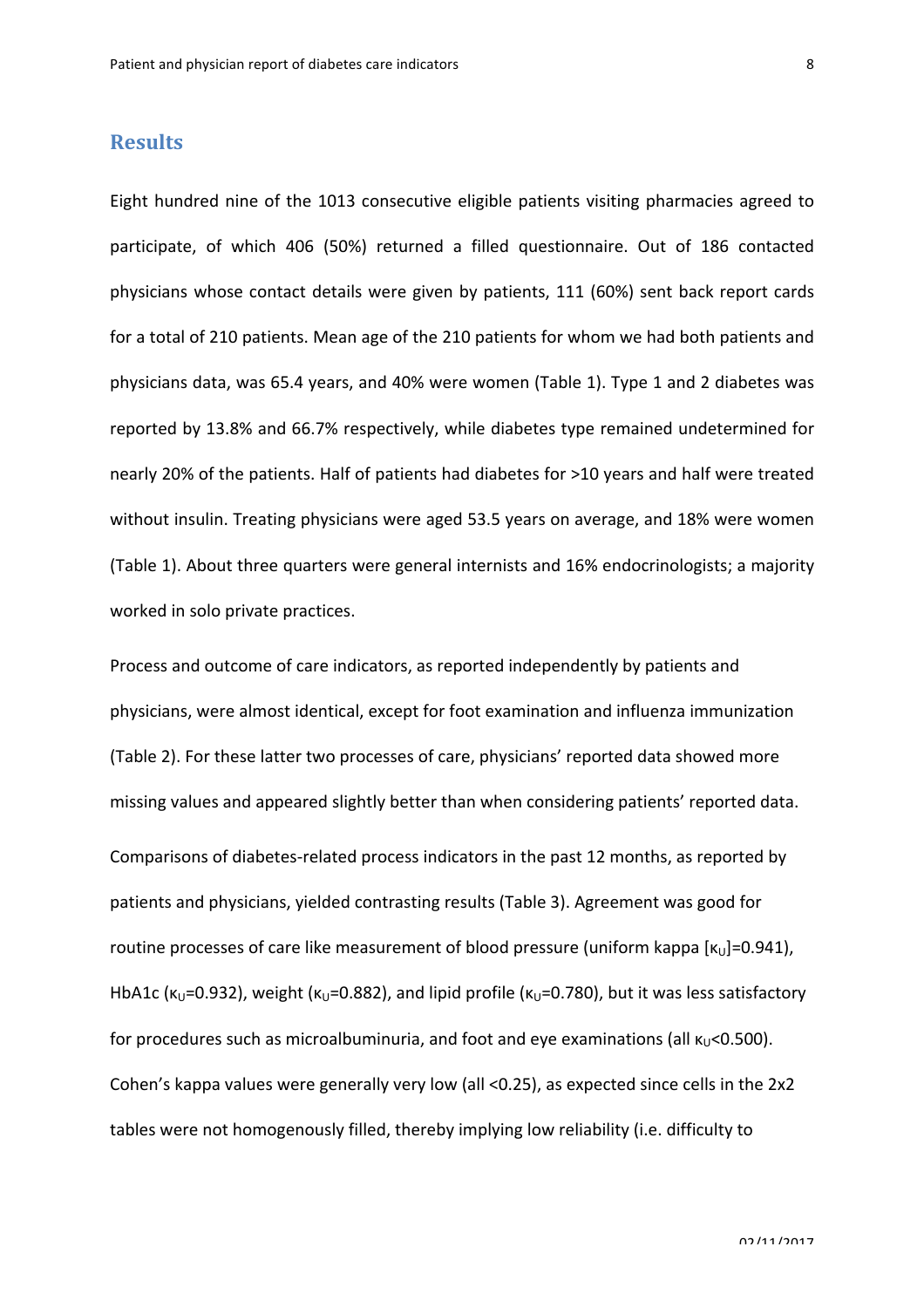discriminate). Bayesian estimates of Cohen's kappa differed substantially from the standard Cohen's kappas.

Means of continuous outcomes were similar regardless of whether they were reported by patients or physicians (Table 4). Reproducibility results showed high concordance correlation coefficients ( $\rho_c$ ) for height and weight ( $\rho_c$ =0.933 and 0.970, respectively) despite large limits of agreement (about ±6 cm and 8-10 kg, respectively), suggesting moderate agreement overall. Concordance correlation coefficients were substantially smaller for HbA1c ( $\rho_c$ =0.716) and for blood pressure ( $\rho_c$ =0.5-0.6) with large limits of agreement [ $\pm$ 2% for HbA1c and  $\pm$ 25 mmHg for systolic blood pressure].

Stratified analyses did not show any statistically significant differences in reproducibility measures across strata. Nevertheless, we found that uniform kappa values were more than 10% better in women for HbA1c, lipid profile, and weight controls, illustrating a tendency towards better agreement performance for women.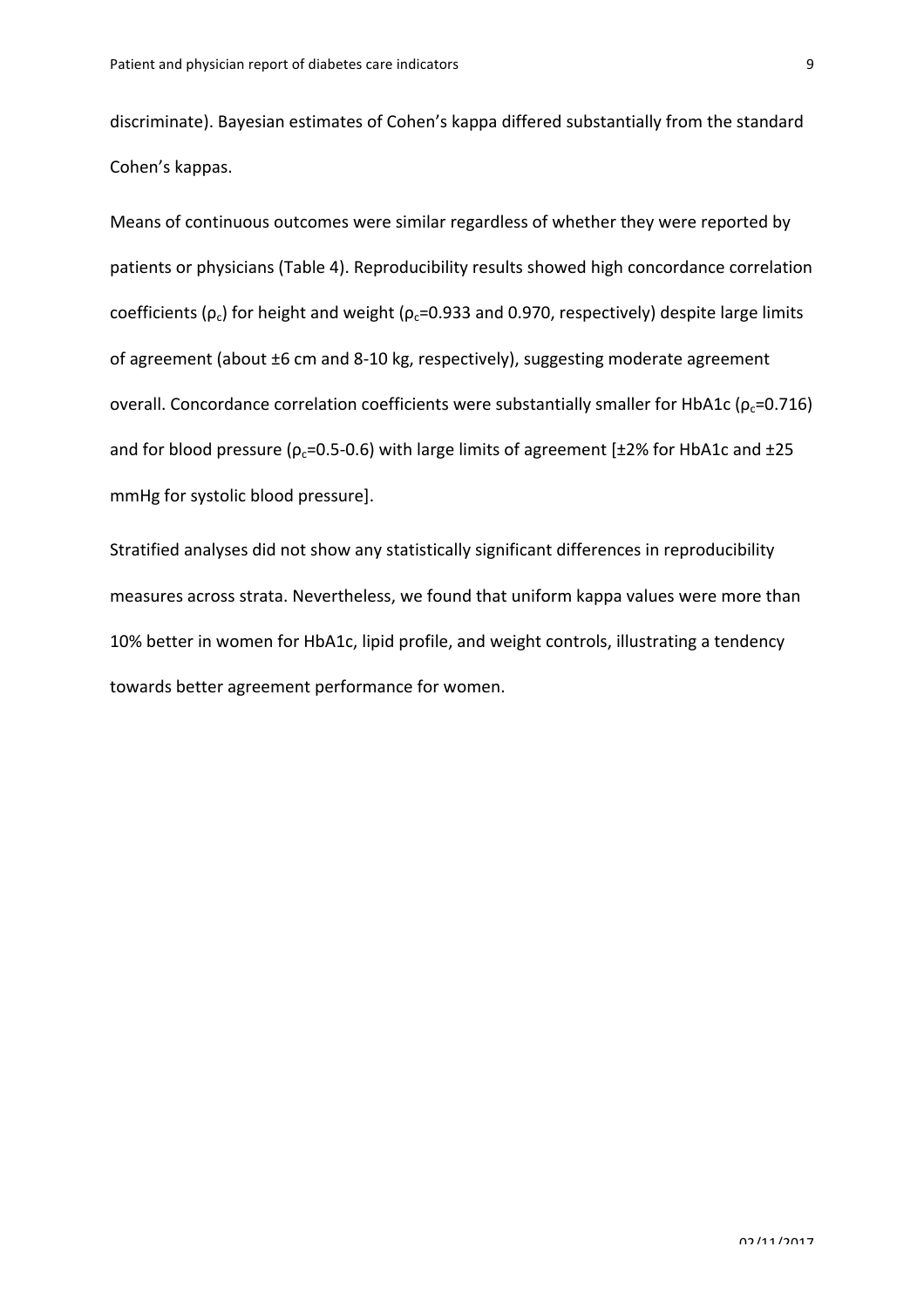# **Discussion**

The results of this study showed good agreement between patient and physician reports of blood pressure, HbA1c, weight and lipid profile measurements within the past 12 months. Agreement was however lower for reports of microalbuminuria, foot and eye examination. When comparing continuous outcomes from both sources, reliability (i.e. concordance correlation coefficients) was very good for height and weight, but moderate for HbA1c and blood pressure. Despite these high concordance correlation coefficients, limits of agreement remained large for all reported measurements, illustrating that agreement between patients and physicians was rather moderate.

Overall, reproducibility of diabetes-related process indicators was consistent with those of previous studies. Among the 8409 participants of the TRIAD study, Beckles *et al.* found only fair reliability between self-reports and medical records (Cohen's kappa 0.25), with twice more self-reported annual examination than found in medical records.<sup>10</sup> Fowles *et al.* found high sensitivity in self-reported eye examination (89%) and HbA1c (99%) with low specificity (65% and 28%, resp.). $8$  Comparing combined medical and administrative diabetes indicators with 440 patient self-reports, they also demonstrated more over-reporting than underreporting by patients, and low Cohen's kappa values (0.371 and 0.678, resp.).<sup>8</sup> In another study, reports were higher than actual medical record data for annual eye examination, but not for annual foot examination and blood pressure.<sup>7</sup> Other studies described high sensitivity, low specificity and low Cohen's kappa of self-reported retinal examination compared with administrative data, $^9$  and low reproducibility between laboratory results.<sup>19</sup> The concepts of reliability, agreement and reproducibility are often confused and used interchangeably, despite important conceptual differences.<sup>20</sup> In this study, we used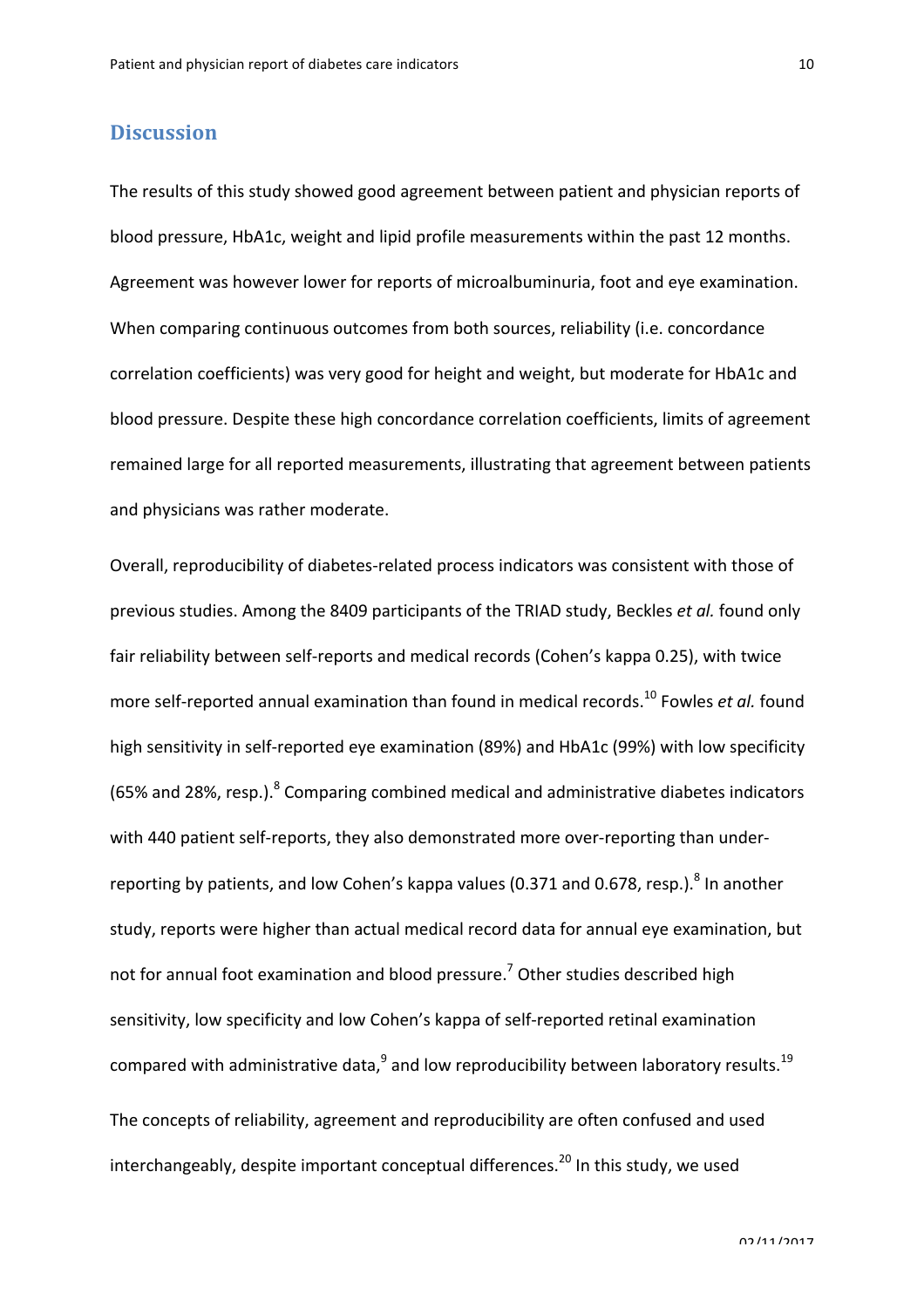reproducibility as an umbrella concept for reliability and agreement, referring to the reproducibility of a measurement in a test-retest situation, as suggested by de Vet *et al*.<sup>20</sup> While reliability relates to discrimination, i.e. how well can patients be classified into mutually exclusive categories (e.g., by two observers), agreement addresses measurement errors and assesses how close or similar repeated reports or measurements are.<sup>21</sup>

The concept of reproducibility, which comprises both reliability and agreement, has been the focus of the following two debated issues. First, the often reported paradoxical behaviour of Cohen's kappa (i.e. low values of Cohen kappa despite high raw agreement)<sup>13,20,21</sup>, which completely disappears when Cohen's kappa is considered as a measure of reliability instead of a measure of agreement. In fact, uniform kappa exhibits a much more coherent and expected behaviour when used in place of Cohen's kappa as a measure of agreement. Second, the fact that limits of agreement may be large from a clinical perspective even with high concordance correlation coefficients (e.g. 0.95). Indeed, since the concordance correlation coefficient is very sensitive to the range of measurements, only very large concordance correlation coefficients (e.g. 0.999) correspond to narrow limits of agreement; it should therefore be interpreted as a reliability parameter rather than a measure of agreement, even if its name explicitly relates to concordance.

When assessing reproducibility, either high agreement or high reliability may be preferable, depending on the aim of the project. High reliability is preferred to discriminate subjects, because this does not preclude identifying patients with abnormal values even when there are possibly large measurement errors and wide limits of agreement. To establish whether diagnoses, scores or judgments are identical, measurement error is of utmost importance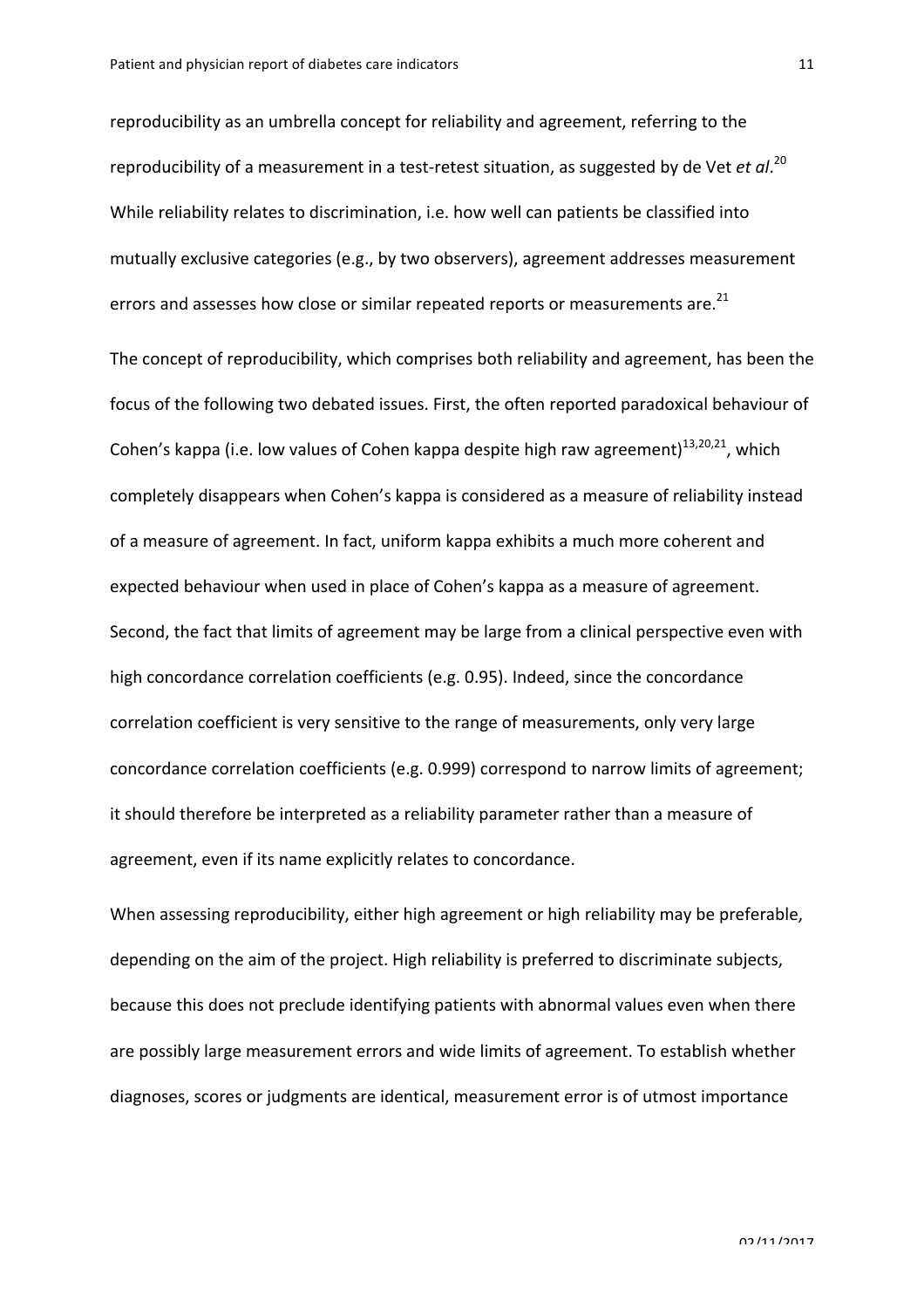and discrimination of subjects is no longer relevant. Good measures of agreement are therefore targeted.

In our study results, the apparent discrepancy between agreement and reliability measures may be explained by various reasons. First, the generally low reliability but good agreement of process indicators is an expected consequence of the usually large asymmetry of the marginal distributions of the observations in the cells of 2x2 tables, and this is known to greatly influence Cohen's kappa.<sup>13,20</sup> For some indicators (e.g. HbA1c or blood pressure), agreement was substantial, suggesting that patient report may be quite accurate. Second, the very high reliability of some outcome results demonstrates that patients and physicians reports matched well when it came to magnitude and that these results were good enough for identifying subgroups of patients with abnormal values. However, under the magnifying lens of the limits of agreement, reports were inaccurate and discrepant, and limits of agreement too large to be useful for any clinical decision regarding treatment or patient monitoring. This was typically the case of height and weight reports.

We found good agreement for tests routinely done and easy to understand by patients, such as blood pressure, HbA1c, weight and lipid profile. This contrasted with the low agreement found for microalbuminuria, foot and eye examination. It may be explained by patient and physician factors. Indeed, patient self-report has been shown to be subject to recall bias (patients may forget if they had a specific test), telescoping (remembering an event as more recent than it actually was, e.g. a retinal examination performed in the past 2 years instead of 1 year)<sup>9</sup> and social acceptance bias (expectation of a more desirable answer).<sup>8</sup> Moreover, patients with diabetes may lack specific information or knowledge to recognize which test was performed. This may be especially true for those tests presenting lower agreement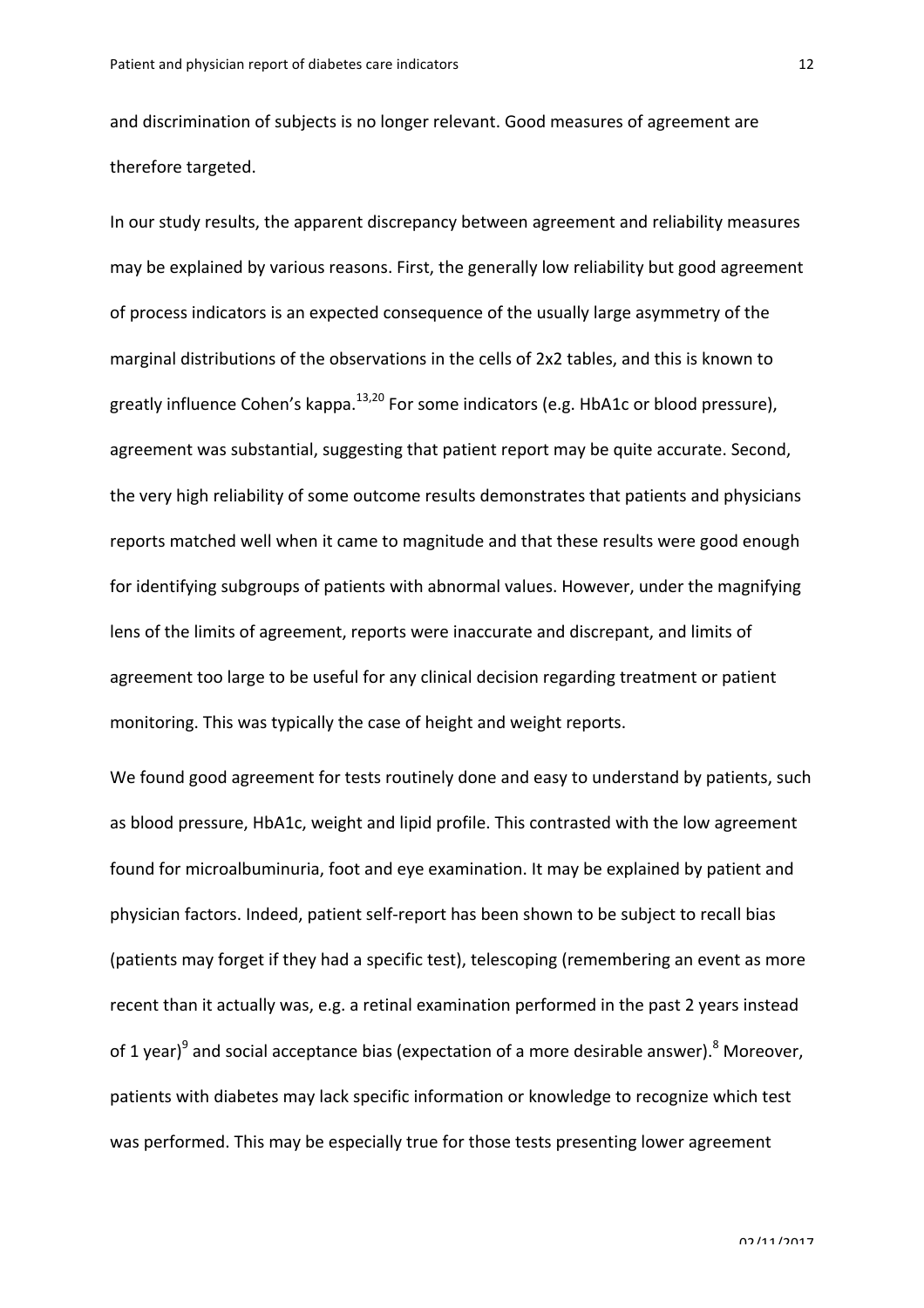values since several aspects can be assessed while analysing urine, or examining the eyes and feet, without having physicians telling all details to patients. Possible physician factors are that reports in medical records might be subject to bias, such as underreporting. This was shown in a study comparing process-based scores using standardized patients, clinical vignettes, and medical charts that showed that medical chart's scores were 5% lower than those using clinical vignettes, and 10% lower than those using standardized patients.<sup>22</sup> Another explanation includes fragmentation of care and the communication gap between healthcare providers that might lead to poor reproducibility of reports when contacting only one physician per patient.

As opposed to several published studies, we made a clear distinction between agreement and reliability parameters and used appropriate measures of agreement. Moreover, we considered several process and outcome of care indicators. Nevertheless, our study bears some limitations. First, our sample might be different from the general population of patients with diabetes because we targeted only those who visited pharmacies with a diabetes-related prescription and disease duration of at least 12 months. Also, patients not fluent enough in French to fill in a questionnaire, were excluded from the study. However, the proportion of adults with known and untreated diabetes should nevertheless remain small since current guidelines recommend early drug treatment; in addition, characteristics of included patients did not differ much from those of other similar studies.<sup>8,23</sup> Also, participating physicians may present different characteristics from Swiss physicians. Compared to Swiss physicians active in ambulatory care settings in 2011, participating physicians' characteristics were similar except for a lower proportion of female physicians in our sample (33% vs. 18%, respectively).<sup>24</sup> Second, data from both patients and physicians were not available for all possible pairs of respondents. In fact, data was mainly missing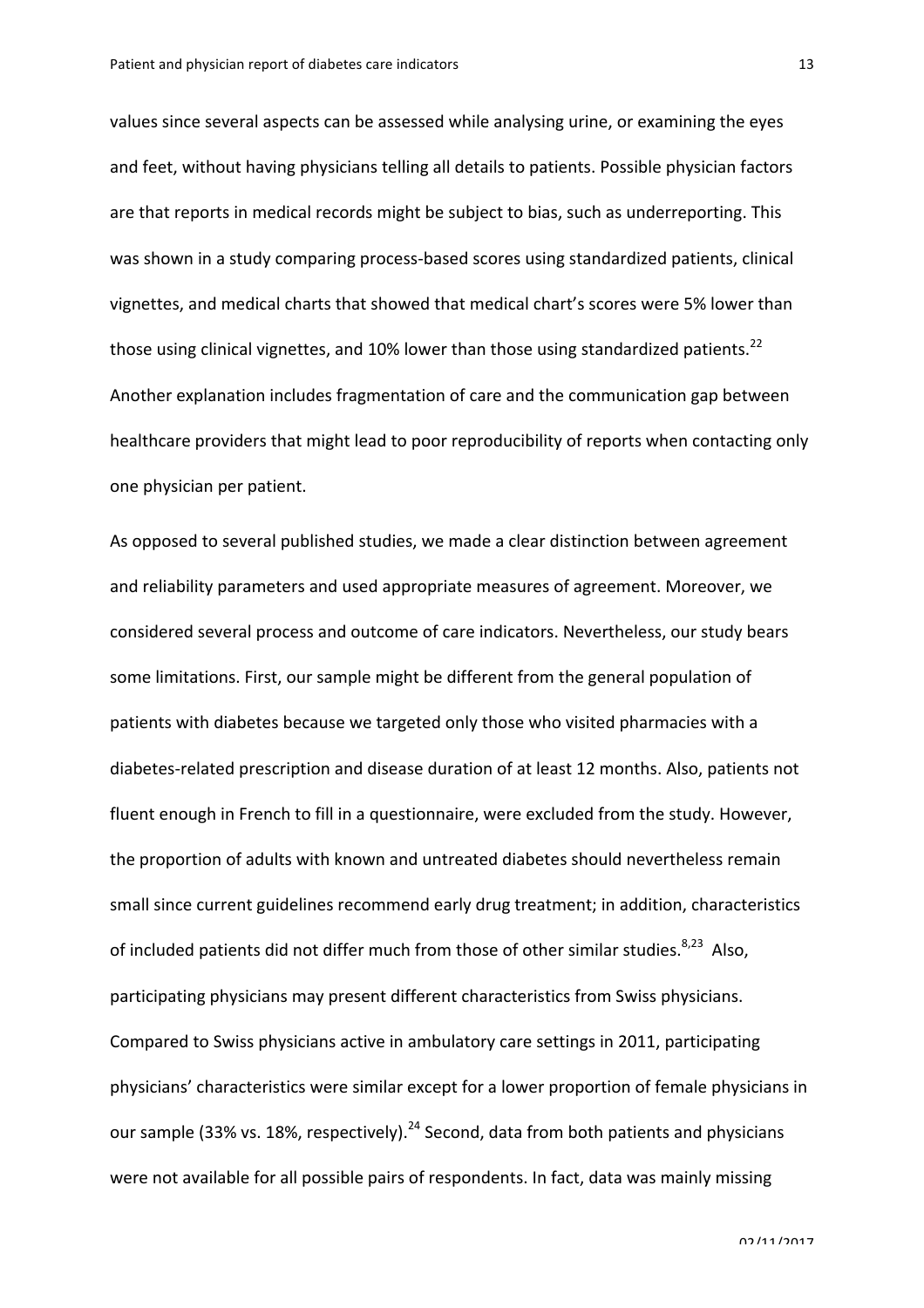when physicians did not report some information or did not send back the report cards (Table 2); whether non-response to a question represents absence of performance is only speculative. Also, physicians whose contact details were given by patients may not have been the one who performed the last clinical or laboratory test or described process of care. Therefore, patients and physicians may not always have referred to the same clinical encounter even if the word "last" was specified; some may have been tempted to game the survey. However, since both patients and physicians reported data independently, all these limitations should result in non-differential misclassification and, at worst, to lower reliability and agreement results. In addition, characteristics of patients with and without physicians' data were similar in terms of age, gender, type, duration and treatment of diabetes, BMI, smoking status, civil status, education and self-reported health. Third, we considered a 12 month cut-off for process indicators, while some guidelines recommend more than one test a year (such as for HbA1c, blood pressure, or lipid profile).<sup>6</sup> However, this cut-off was chosen because it is commonly used and would help in comparing results across studies.

Our findings may raise healthcare professionals' awareness of which self-reported measurements they may rely on. Indeed, they may rely with confidence on information relating to processes of care (for example whether a previous HbA1c, blood pressure, or lipid profile was performed in another clinical setting (good agreement)), but not on their absolute values since the latter showed lower reliability (i.e. concordance correlation coefficients) in our study.

In conclusion, quality of care evaluation should be made with caution when using self-report measures. For some processes of care, relying solely on patient self-reported values may be unsuitable for monitoring and decision making. Indeed, while they may be appropriately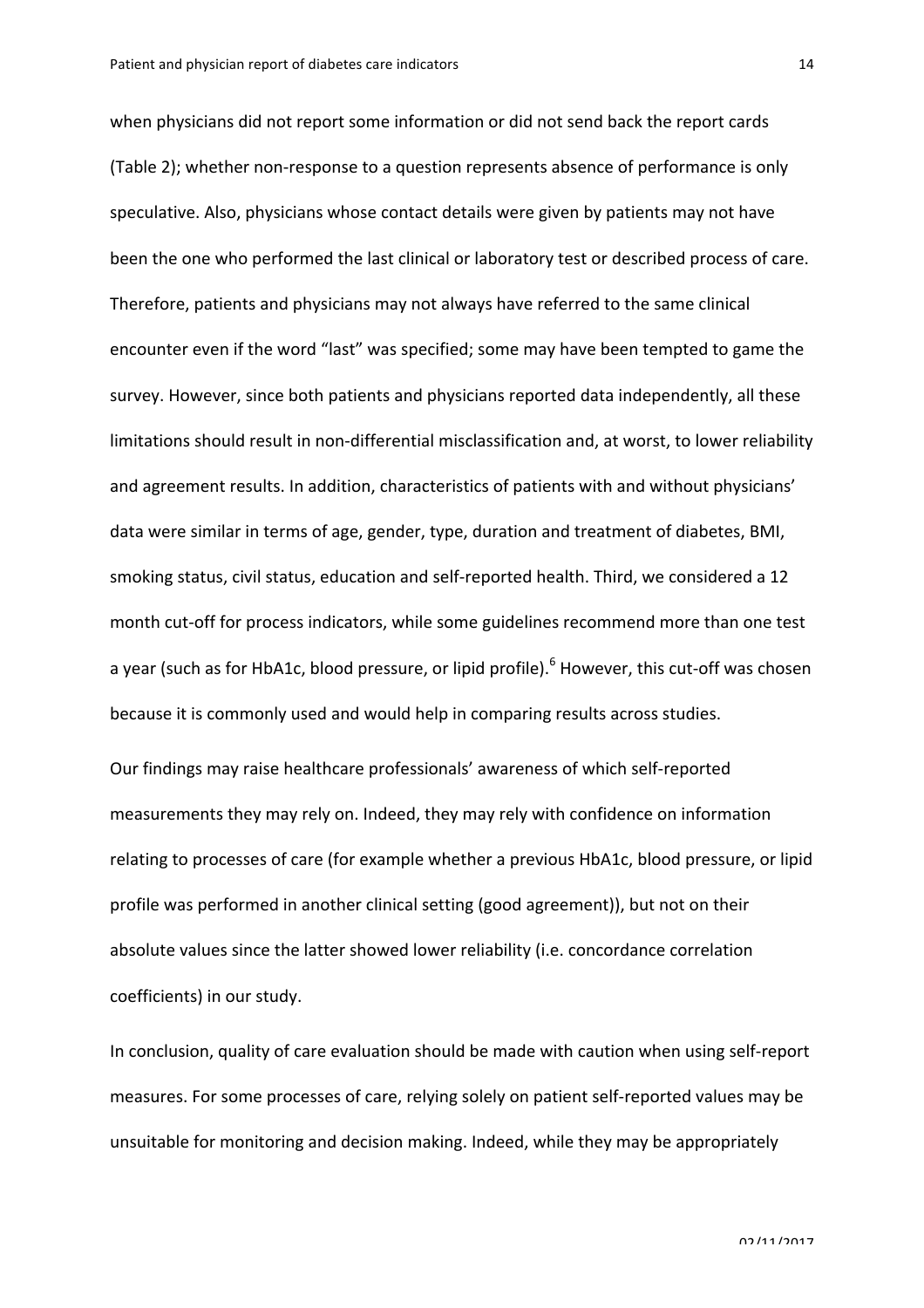used when patients are the only source of information (particularly for simple and understandable processes of care), it may be less appropriate when the reports concern processes of care whose purpose patients have more difficulties understanding. Further efforts should target improvement of survey methods (designing and clarifying self-reported questions for example), development of communication skills to help healthcare providers better communicate with each other and their patients, and better access to diabetes education services as well as broader adoption of the use of electronic medical records.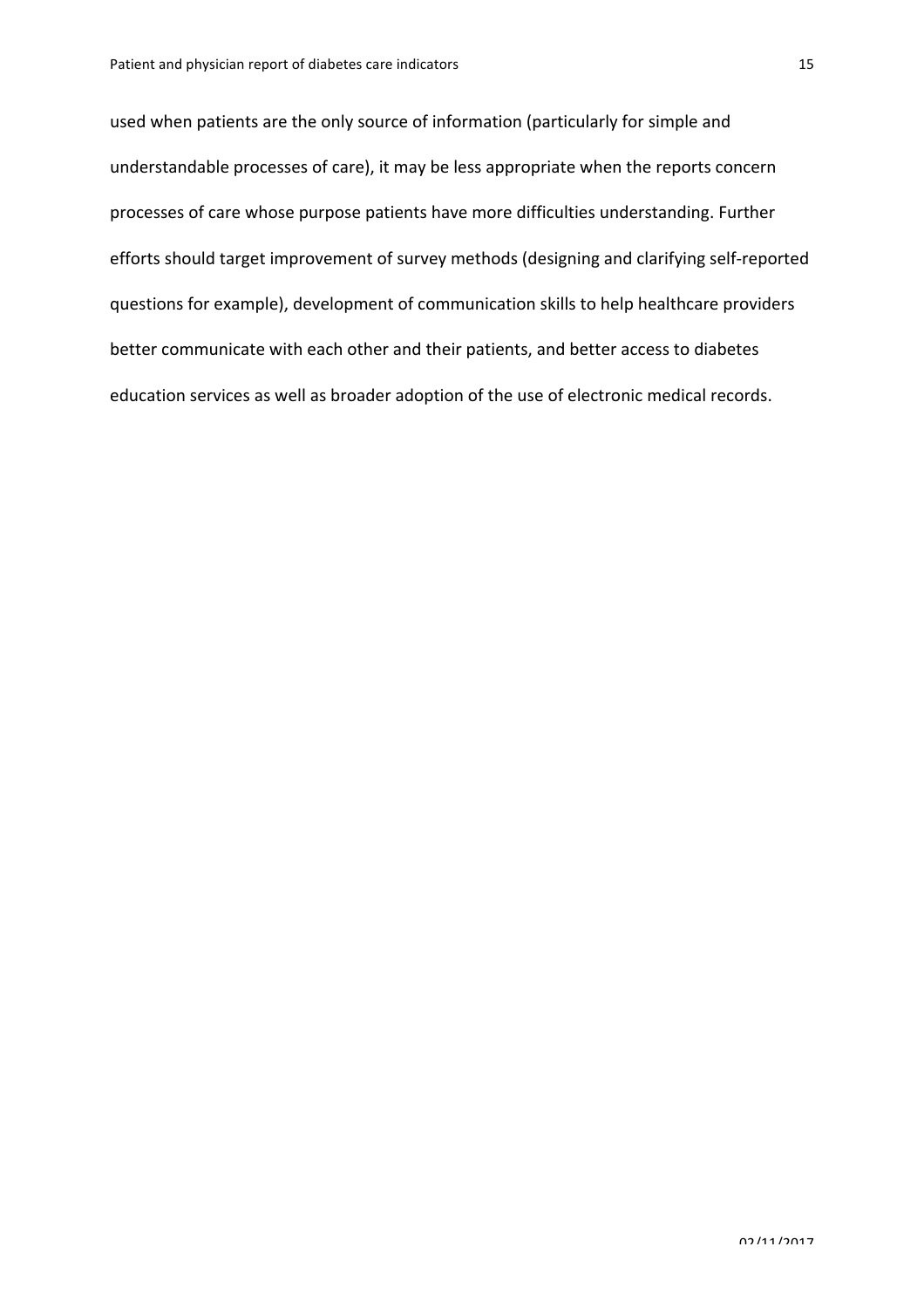## **Acknowledgments**

We would like to thank all pharmacies, physicians and patients who participated in the study. We also thank Mrs A. Casillas (Institute of Social and Preventive Medicine, Lausanne University Hospital, Switzerland) for copy-editing a previous version of the manuscript. None of the authors has any conflict of interest to declare.

T.H.C. and I.P.B. interpreted the results and wrote the manuscript. P.T. performed statistical analyses, interpreted the results, participated to the writing of the manuscript and provided insightful comments for the discussion. J.B. and I.P.B. designed the survey and collected the data. B.B. contributed to the interpretation of the results and reviewed the manuscript. I.P.B. is the principal investigator of the study and the guarantor of the content of the article. An oral presentation of the study was given at the Swiss Society of General Internal Medicine Annual Meeting 2013 in Basel, Switzerland, under the title "Comparison of diabetes quality of care indicators as reported by patients and primary care physicians".

### **Funding**

This work was supported by the Department of Public Health of the canton of Vaud, Switzerland ("Programme cantonal Diabète"), and by the Swiss National Science Foundation. Dr T-H Collet's research is supported by a grant from the Swiss National Science Foundation (PBLAP3-145870). Dr. I. Peytremann-Bridevaux is supported by a grant from the Swiss National Science Foundation [PROSPER N° 32333B-123817 and N° 32333B-139789].

### **Conflicts of interest**

None declared.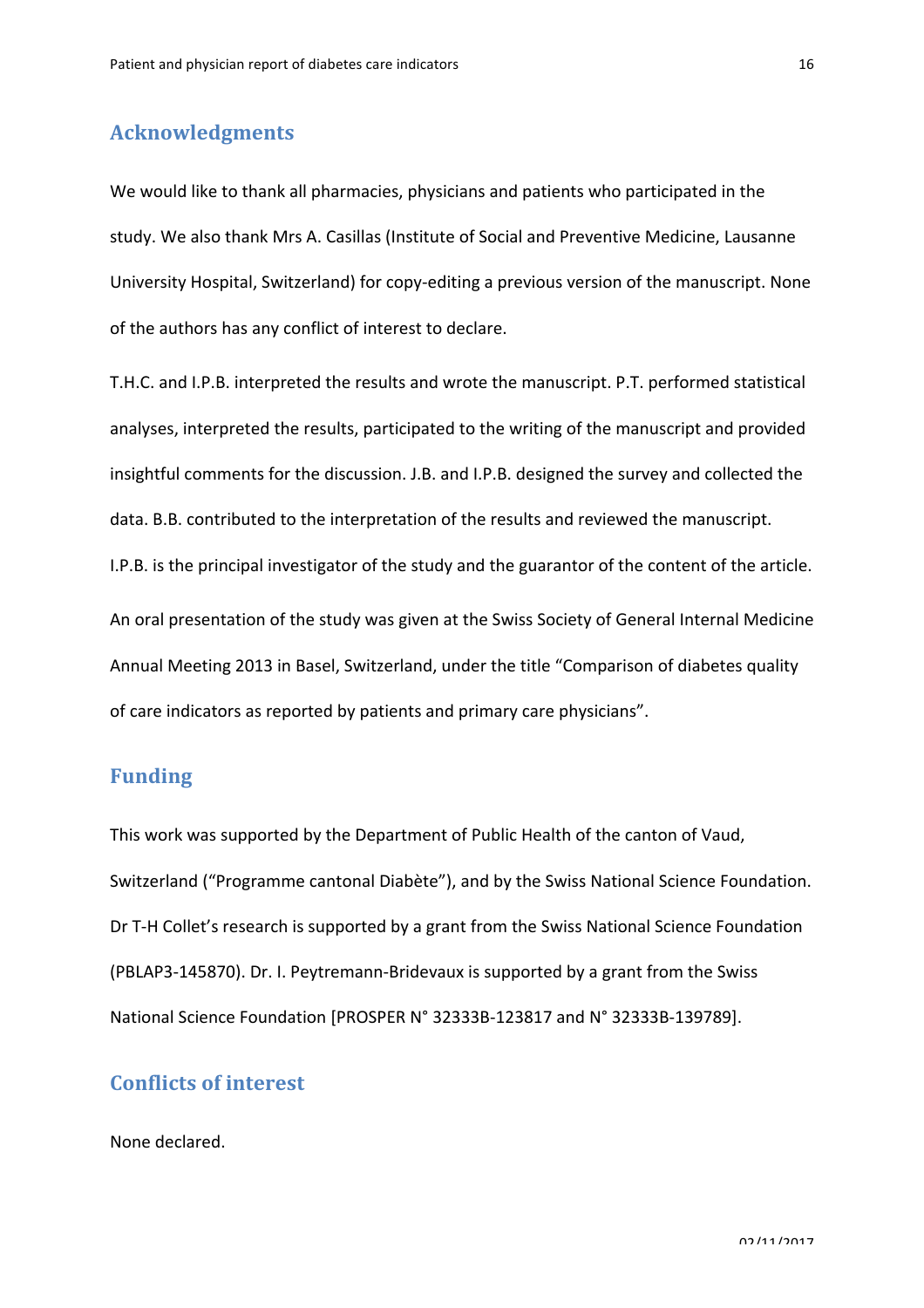### **Key points**

- Patient and physician agreement was good for routine processes of care within the past 12 months such as blood pressure, HbA1c, weight, and lipid profile measurements, and less so for microalbuminuria, foot and eye examinations.
- Reproducibility, agreement, and reliability are terms often confused and used interchangeably, despite conceptual differences. We used reproducibility as an umbrella concept for reliability (the ability to discriminate, classify individuals into mutually exclusive categories, for example by two observers) and agreement (the assessment of how close or similar repeated reports or measurements are).
- Quality of care evaluation should be made with caution when using self-report measures only, especially for processes of care whose purpose patients have more difficulties understanding.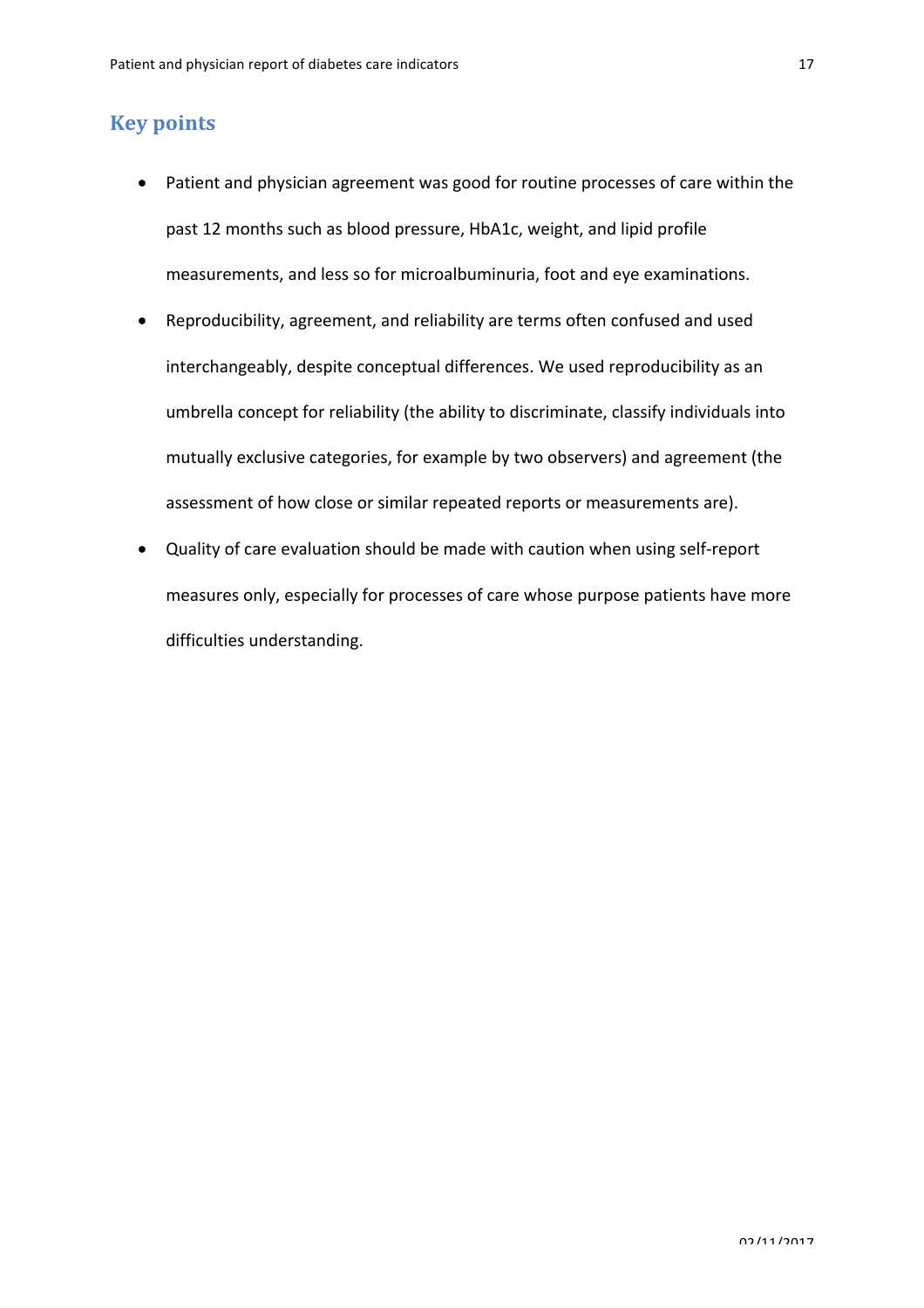### **References**

- 1. Wagner EH. Chronic disease management: what will it take to improve care for chronic illness? *Eff. Clin. Pract.* Aug-Sep 1998;1(1):2-4.
- 2. McGlynn EA, Asch SM, Adams J, et al. The quality of health care delivered to adults in the United States. N. Engl. J. Med. Jun 26 2003;348(26):2635-2645.
- 3. Tricco AC, Ivers NM, Grimshaw JM, et al. Effectiveness of quality improvement strategies on the management of diabetes: a systematic review and meta-analysis. *Lancet.* Jun 16 2012;379(9833):2252-2261.
- 4. Schoen C, Osborn R, How SK, Doty MM, Peugh J. In chronic condition: experiences of patients with complex health care needs, in eight countries, 2008. *Health Aff. (Millwood).* Jan-Feb 2009;28(1):w1-16.
- 5. WHO. Global Health Observatory: Deaths from CVD and diabetes. *Global Health Observatory website* 2012; http://www.who.int/gho/ncd/mortality\_morbidity/cvd\_text/en/index.html. Accessed Dec 01, 2013.
- 6. ADA. Standards of medical care in diabetes-2013. *Diabetes Care.* Jan 2013;36 Suppl 1:S11-66.
- 7. Harwell TS, Moore K, Madison M, et al. Comparing self-reported measures of diabetes care with similar measures from a chart audit in a well-defined population. Am. J. Med. *Qual.* Jan-Feb 2001;16(1):3-8.
- 8. Fowles JB, Rosheim K, Fowler EJ, Craft C, Arrichiello L. The validity of self-reported diabetes quality of care measures. Int. J. Qual. Health Care. Oct 1999;11(5):407-412.
- 9. Thompson BL, O'Connor P, Boyle R, et al. Measuring clinical performance: comparison and validity of telephone survey and administrative data. *Health Serv. Res.* Aug 2001;36(4):813-825.
- 10. Beckles GL, Williamson DF, Brown AF, et al. Agreement between self-reports and medical records was only fair in a cross-sectional study of performance of annual eye examinations among adults with diabetes in managed care. *Med. Care.* Sep 2007;45(9):876-883.
- 11. Peytremann-Bridevaux I, Bordet J, Santschi V, Collet TH, Eggli M, Burnand B. Community-based pharmacies: an opportunity to recruit patients? International journal *of public health.* Apr 2013;58(2):319-322.
- 12. Hagon-Traub I, Hirsiger P, Bovet P, et al. Diabetes state program Presentation -Technical report [Programme cantonal Diabète - Présentation du programme - Rapport technique]. 2010; http://www.vd.ch/fileadmin/user\_upload/themes/sante\_social/services\_soins/Diabete/ fichiers\_pdf/110927\_Vdiab\_Rapport\_technique\_RF\_10\_5\_7\_2010\_VC.pdf. Accessed Dec 01, 2013.
- 13. de Mast J. Agreement and Kappa-Type Indices. *Am Stat.* May 2007;61(2):148-153.
- 14. Brennan RL, Prediger DJ. Coefficient Kappa: Some Uses, Misuses, and Alternatives. *Educ Psychol Meas.* October 1 1981;41(3):687-699.
- 15. Cohen J. A coefficient of agreement for nominal scales. *Educ Psychol Meas*. April 1 1960;20(1):37-46.
- 16. Basu S, Banerjee M, Sen A. Bayesian inference for kappa from single and multiple studies. *Biometrics.* Jun 2000;56(2):577-582.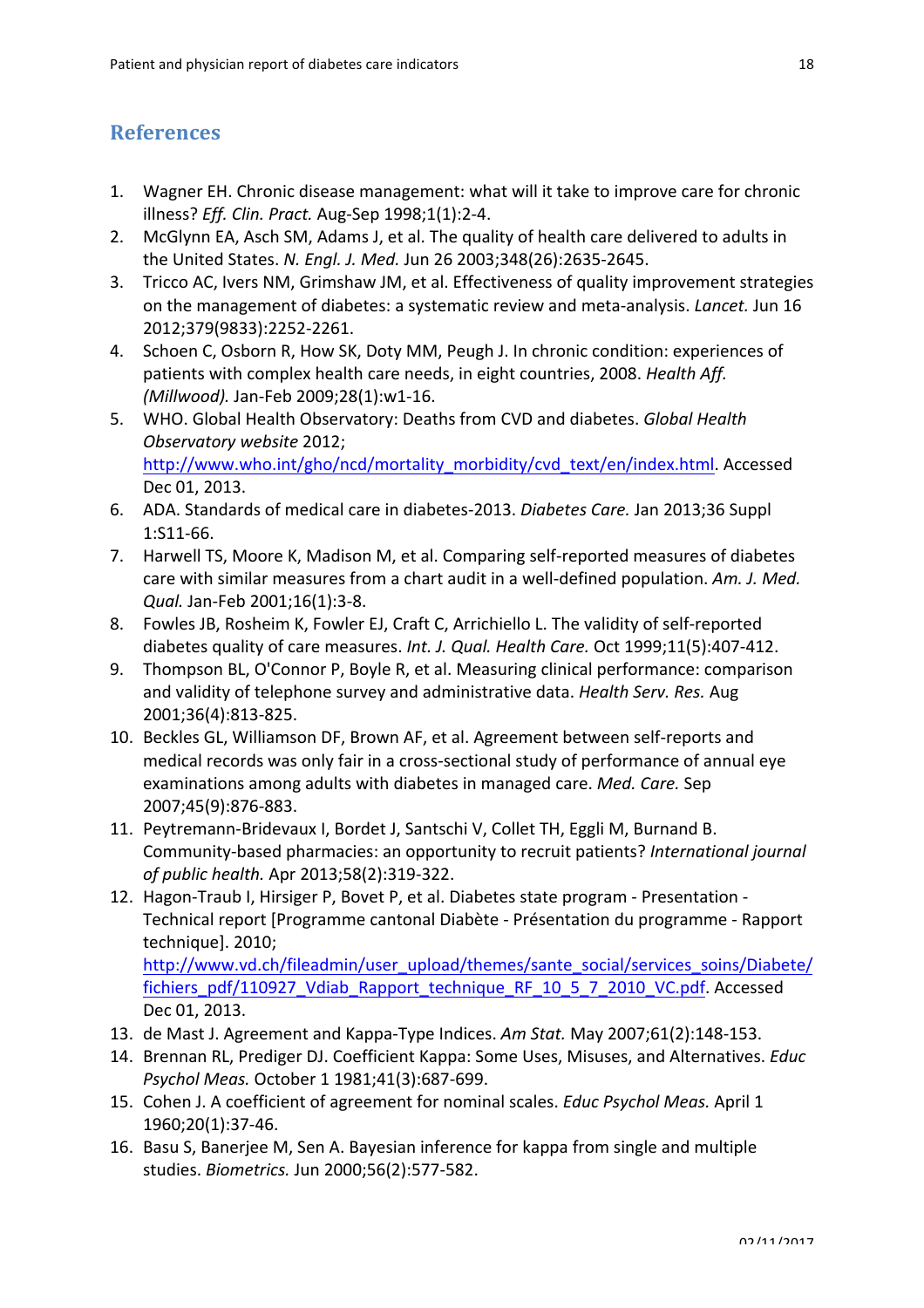- 17. Lin LI. A concordance correlation coefficient to evaluate reproducibility. *Biometrics.* Mar 1989;45(1):255-268.
- 18. Bland JM, Altman DG. Statistical methods for assessing agreement between two methods of clinical measurement. *Lancet*. Feb 8 1986;1(8476):307-310.
- 19. Harwell TS, Dettori N, McDowall JM, et al. Do persons with diabetes know their (A1C) number? *Diabetes Educ.* Jan-Feb 2002;28(1):99-105.
- 20. de Vet HC, Terwee CB, Knol DL, Bouter LM. When to use agreement versus reliability measures. *J. Clin. Epidemiol.* Oct 2006;59(10):1033-1039.
- 21. Kottner J, Audige L, Brorson S, et al. Guidelines for Reporting Reliability and Agreement Studies (GRRAS) were proposed. *J. Clin. Epidemiol.* Jan 2011;64(1):96-106.
- 22. Peabody JW, Luck J, Glassman P, Dresselhaus TR, Lee M. Comparison of vignettes, standardized patients, and chart abstraction: a prospective validation study of 3 methods for measuring quality. *JAMA*. Apr 5 2000;283(13):1715-1722.
- 23. Firmann M, Mayor V, Vidal PM, et al. The CoLaus study: a population-based study to investigate the epidemiology and genetic determinants of cardiovascular risk factors and metabolic syndrome. *BMC Cardiovasc Disord.* 2008;8:6.
- 24. Kraft E, Hostettler S. Medical statistics in 2012 31,858 physicians provide healthcare in Switzerland [Statistique médicale 2012 - 31858 médecins garantissent les soins médicaux en Suisse]. *Bulletin des médecins suisses.* 2013;94(12):453-457.
- 25. Ware J, Jr., Kosinski M, Keller SD. A 12-Item Short-Form Health Survey: construction of scales and preliminary tests of reliability and validity. *Med. Care.* Mar 1996;34(3):220-233.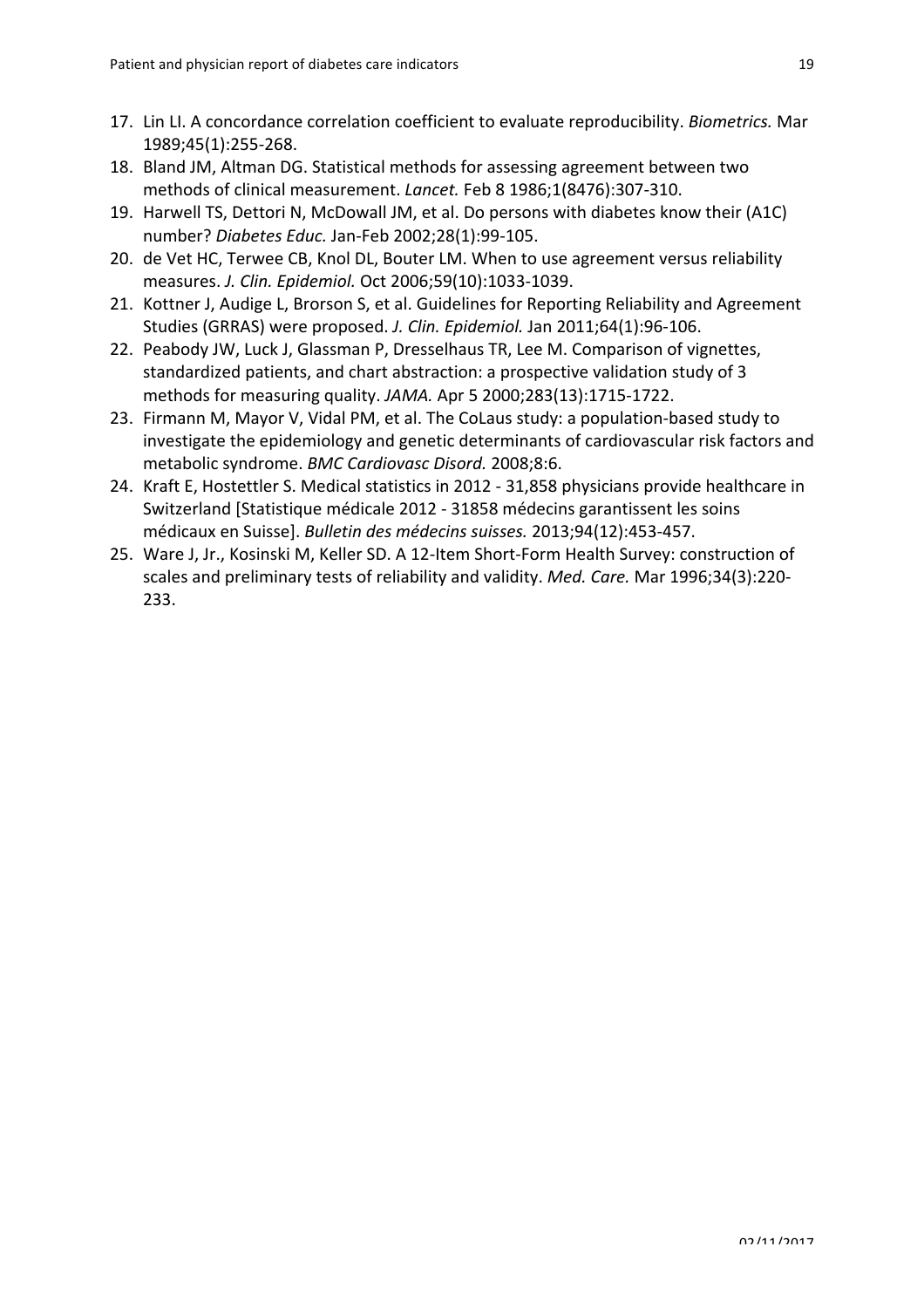# **Tables**

# **Table 1. Patient and physician characteristics**

| Patients self-reported characteristics (n = 210)     |             |
|------------------------------------------------------|-------------|
| Age, years, mean (SD)                                | 65.4 (10.5) |
| Women, no (%)                                        | 84 (40.0%)  |
| Body Mass Index, mean (SD) (n = 195)                 | 30.2(6.1)   |
| Education, no $(\%)$ (n = 202)                       |             |
| Primary school                                       | 36 (17.8%)  |
| Secondary school                                     | 124 (61.4%) |
| High school, university                              | 42 (20.8%)  |
| Civil status, no (%) (n = 209)                       |             |
| Single                                               | 18 (8.6%)   |
| Married                                              | 129 (61.7%) |
| Divorced, separated                                  | 37 (17.7%)  |
| Widower                                              | 25 (12.0%)  |
| Smoking status, no $(\%)$ (n = 206)                  |             |
| Current                                              | 39 (18.9%)  |
| Former                                               | 88 (42.7%)  |
| Never                                                | 79 (38.3%)  |
| Diabetes type, no (%)                                |             |
| Type 1                                               | 29 (13.8%)  |
| Type 2                                               | 140 (66.7%) |
| Other <sup>a</sup>                                   | 41 (19.5%)  |
| Diabetes duration, no (%) ( $n = 208$ ) <sup>b</sup> |             |
| 1-10 years                                           | 101 (48.6%) |
| $11-20$ years                                        | 67 (32.2%)  |
| >20 years                                            | 40 (19.2%)  |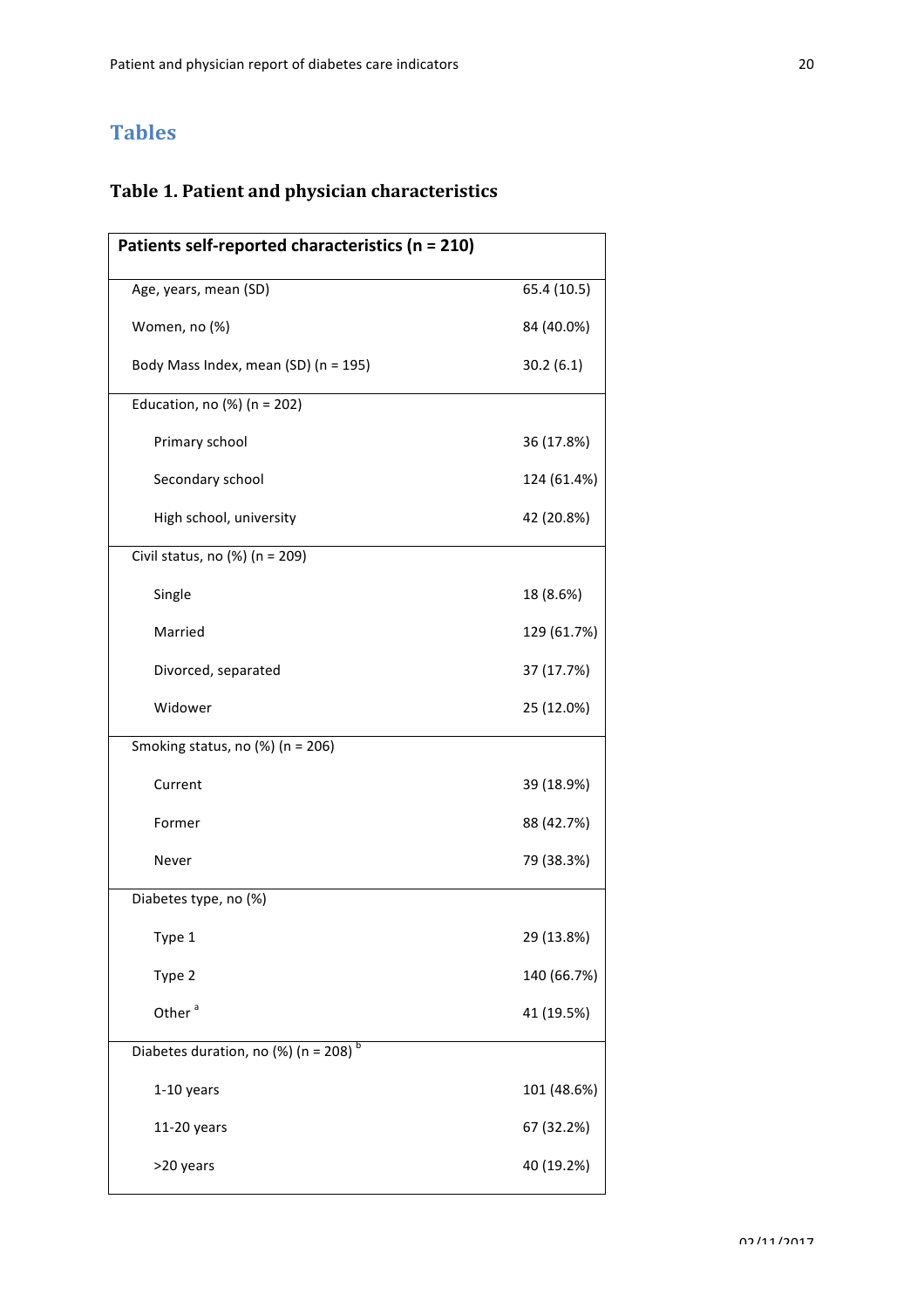| Diabetes treatment, no (%) (n = 209) <sup>c</sup>                         |             |
|---------------------------------------------------------------------------|-------------|
| Oral hypoglycaemic drugs                                                  | 107 (51.2%) |
| Insulin                                                                   | 46 (22.0%)  |
| Oral hypoglycaemic drugs + insulin                                        | 56 (26.8%)  |
| Diabetes complications, no $(\frac{\sqrt{6}}{10})$ (n = 202) <sup>d</sup> |             |
| Macrovascular complications                                               | 76 (37.6%)  |
| Microvascular complications                                               | 52 (25.7%)  |
| Subjective health, no (%) (n = 205) <sup>e</sup>                          |             |
| Excellent                                                                 | $4(2.0\%)$  |
| Very good                                                                 | 31 (15.1%)  |
| Good                                                                      | 128 (62.4%) |
| Fair                                                                      | 34 (16.6%)  |
| Poor                                                                      | 8 (3.9%)    |
| Physicians self-reported characteristics (n = 110)                        |             |
|                                                                           |             |
| Age, years, mean (SD)                                                     | 53.5 (8.8)  |
| Women, no (%)                                                             | 20 (18.2%)  |
| Activity level $\geq$ 80% part time or full time, no (%) (n = 106)        | 76 (71.7%)  |
| Specialty, no (%) $(n = 106)^{f}$                                         |             |
| General or internal medicine board certified                              | 79 (74.5%)  |
| Endocrinology and diabetes board certified                                | 17 (16.0%)  |
| Other <sup>8</sup>                                                        | 13 (12.3%)  |
| Clinical practice location, no $(\%)$ (n = 106)                           |             |
| Rural                                                                     | 21 (19.8%)  |
| Urban                                                                     | 61 (57.5%)  |
| Mixed                                                                     | 24 (22.6%)  |
| Clinical setting, no (%) (n = 107) <sup>t</sup>                           |             |
| Solo private practice                                                     | 60 (56.1%)  |
| Group private practice                                                    | 40 (37.4%)  |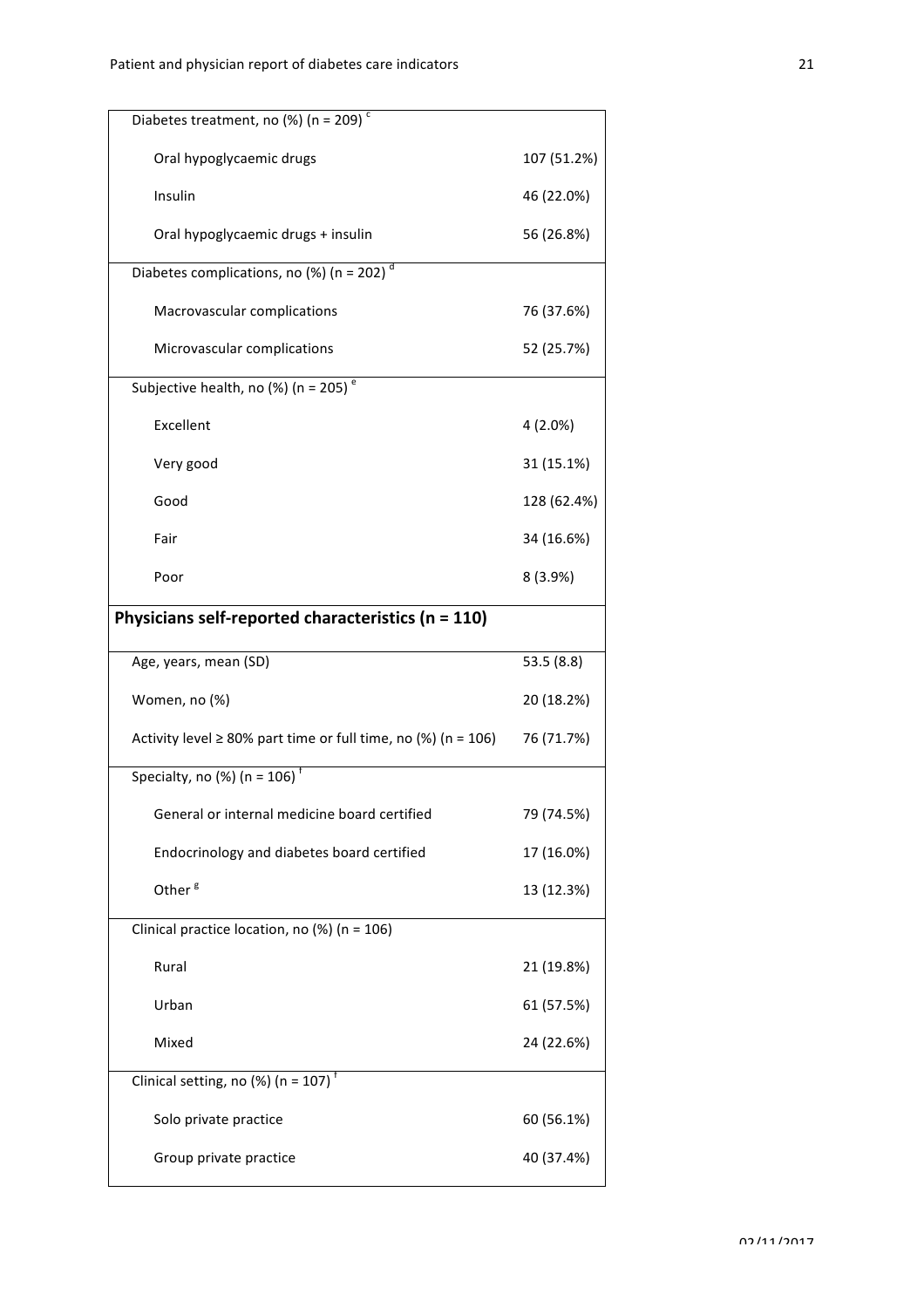| Ambulatory care centre | 4 (3.7%) |
|------------------------|----------|
| Public hospital        | 8 (7.5%) |

 $a^2$  Other diabetes type (0.5%), did not know (12.4%), or no answer (6.7%)

 $<sup>b</sup>$  Patients diagnosed diabetes less than one year before the survey were excluded</sup>

 $\textdegree$  Patients were eligible if they showed a prescription with oral hypoglycaemic drugs, insulin, glucose meter or strips

 $d$  Reported macrovascular diabetes complications were angina/myocardial infarction, stroke, and peripheral neuropathy (foot pain/sensation loss, foot ulcers, amputation). Reported microvascular diabetes complications were retinopathy and nephropathy (dialysis or kidney transplant).

 $^{\rm e}$  Subjective health was assessed by the first question of the 12-item Short Form Health Survey: $^{25}$  "In general, would you say your health is excellent, very good, good, fair, or poor?"

f More than one answer possible

 $8$  Either non board certified physicians, or other specialties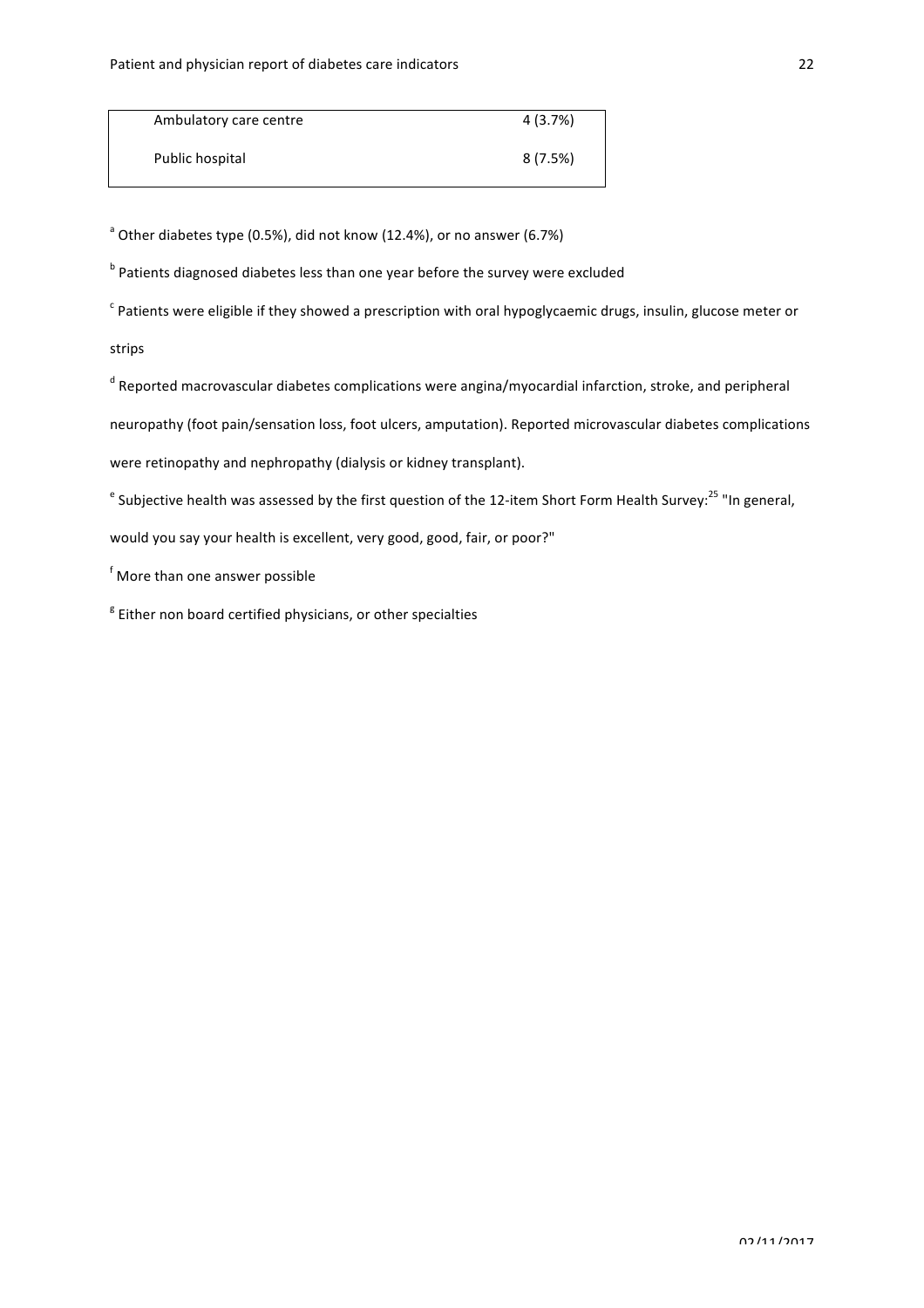| Table 2. Process and outcomes of care as reported by patients and physicians |  |  |
|------------------------------------------------------------------------------|--|--|
|                                                                              |  |  |

|                                       |     | Patients | Physicians |       |  |
|---------------------------------------|-----|----------|------------|-------|--|
| Process of care results ( $n = 210$ ) | N   | %        | N          | %     |  |
| HbA1c <sup>a</sup>                    | 120 | 98%      | 207        | 97%   |  |
| Lipid profile                         | 203 | 97%      | 189        | 90%   |  |
| Microalbuminuria                      | 179 | 74%      | 132        | 75%   |  |
| Foot examination                      | 201 | 71%      | 144        | 92%   |  |
| Eye examination <sup>b</sup>          | 201 | 60%      | 126        | 64%   |  |
| <b>Blood pressure</b>                 | 207 | 99%      | 208        | 99%   |  |
| Weight                                | 205 | 95%      | 191        | 95%   |  |
| Influenza immunization                | 208 | 67%      | 86         | 93%   |  |
| Mean outcomes of care ( $n = 210$ )   | N   | mean     | N          | mean  |  |
| HbA1c, % <sup>a</sup>                 | 78  | 7.4      | 118        | 7.4   |  |
| Height, cm                            | 195 | 171      | 174        | 170.2 |  |
| Weight, kg                            | 207 | 88.1     | 196        | 89.1  |  |
| Systolic blood pressure, mmHg         | 108 | 133.5    | 209        | 133.9 |  |
|                                       |     |          |            |       |  |

 $a^2$  Among those who knew what glycosylated haemoglobin (HbA1c) was

 $<sup>b</sup>$  By an ophthalmologist</sup>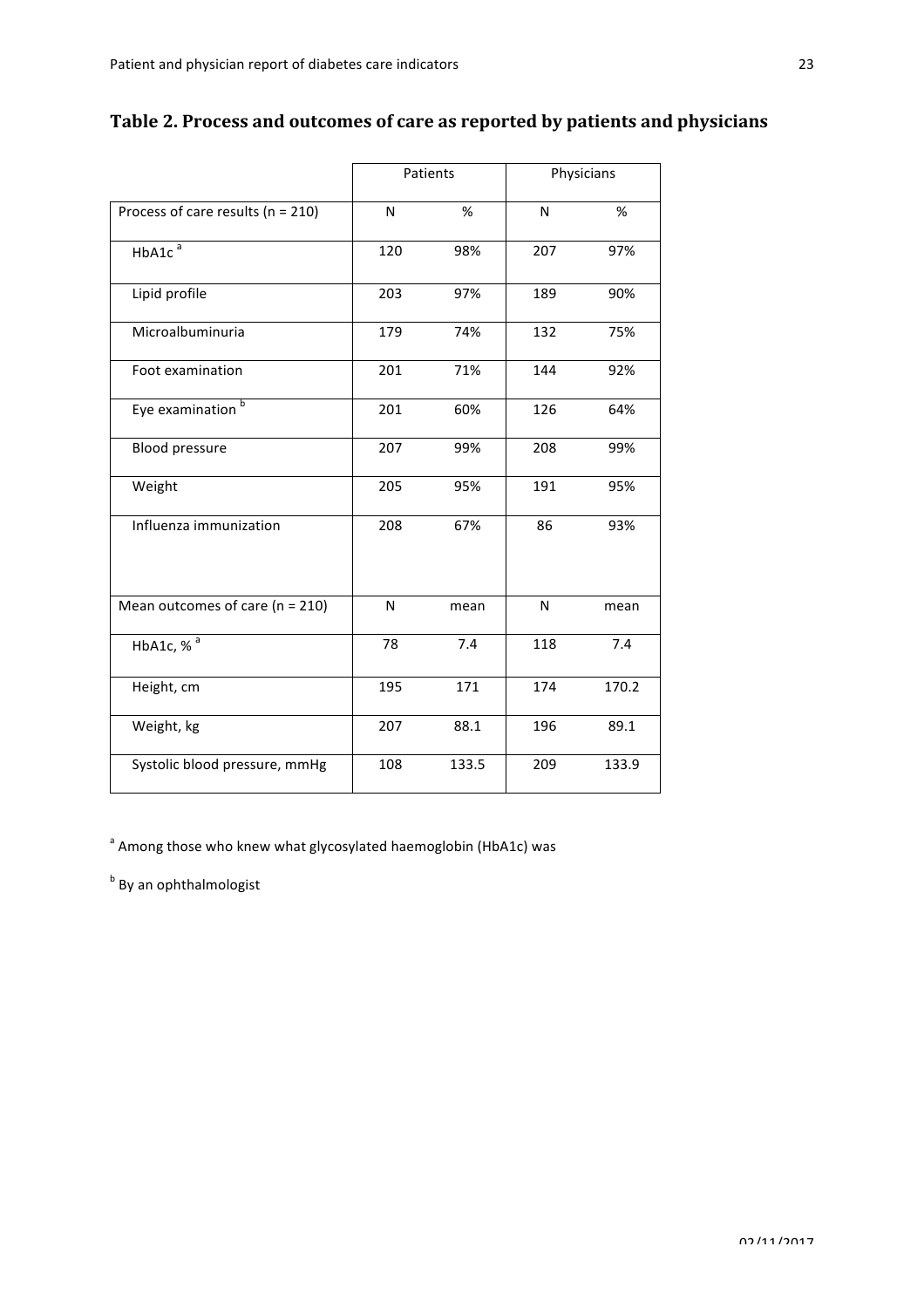|                              | Reported<br>Reported by physician |                     |                |              |           |                       |                  |                 |  | Agreement |  | Reliability |  |
|------------------------------|-----------------------------------|---------------------|----------------|--------------|-----------|-----------------------|------------------|-----------------|--|-----------|--|-------------|--|
|                              | by patient                        |                     |                |              | Raw       | Uniform kappa         |                  | Bayesian kappa, |  |           |  |             |  |
|                              |                                   | Not done            | Done           | $\mathsf{N}$ | agreement | $(95\% \text{ Cl})^a$ | Cohen's kappa    | median (95% CI) |  |           |  |             |  |
| Glycosylated                 | Not done                          | $\mathbf 0$         | $\overline{2}$ | 117          | 0.97      | 0.93                  | $-0.02$          | 0.15            |  |           |  |             |  |
| haemoglobin (HbA1c)          | Done                              | $\overline{2}$      | 113            |              |           | (0.86, 0.98)          | $(-0.05, 0.01)$  | $(-0.02, 0.58)$ |  |           |  |             |  |
| Lipid profile                | Not done                          | $\pmb{0}$           | 5              | 182          | 0.89      | 0.78                  | $-0.04$          | 0.01            |  |           |  |             |  |
|                              | Done                              | 15                  | 162            |              |           | (0.69, 0.86)          | $(-0.08, -0.01)$ | $(-0.05, 0.20)$ |  |           |  |             |  |
| Microalbuminuria             | Not done                          | $\overline{7}$      | 10             | 112          | 0.69      | 0.39                  | 0.12             | 0.118           |  |           |  |             |  |
|                              | Done                              | 24                  | $71\,$         |              |           | (0.22, 0.56)          | $(-0.07, 0.31)$  | $(-0.05, 0.31)$ |  |           |  |             |  |
| Foot examination             | Not done                          | $\pmb{0}$           | 29             | 136          | 0.72      | 0.44                  | $-0.11$          | $-0.08$         |  |           |  |             |  |
|                              | Done                              | 9                   | 98             |              |           | (0.30, 0.59)          | $(-0.18, -0.04)$ | $(-0.16, 0.04)$ |  |           |  |             |  |
| Eye examination <sup>b</sup> | Not done                          | 19                  | 15             | 123          | 0.68      | 0.35                  | 0.26             | 0.25            |  |           |  |             |  |
|                              | Done                              | 25                  | 64             |              |           | (0.18, 0.50)          | (0.08, 0.43)     | (0.08, 0.42)    |  |           |  |             |  |
| <b>Blood pressure</b>        | Not done                          | $\mathsf{O}\xspace$ | $\overline{3}$ | 205          | 0.97      | 0.941                 | $-0.02$          | 0.12            |  |           |  |             |  |
|                              | Done                              | 3                   | 199            |              |           | (0.89, 0.98)          | $(-0.04, -0.01)$ | $(-0.01, 0.50)$ |  |           |  |             |  |
| Weight                       | Not done                          | $\overline{2}$      | 3              | 187          | 0.94      | 0.88                  | 0.24             | 0.24            |  |           |  |             |  |

# Table 3. Comparison of process indicators during the past 12 months, as reported by patients and physicians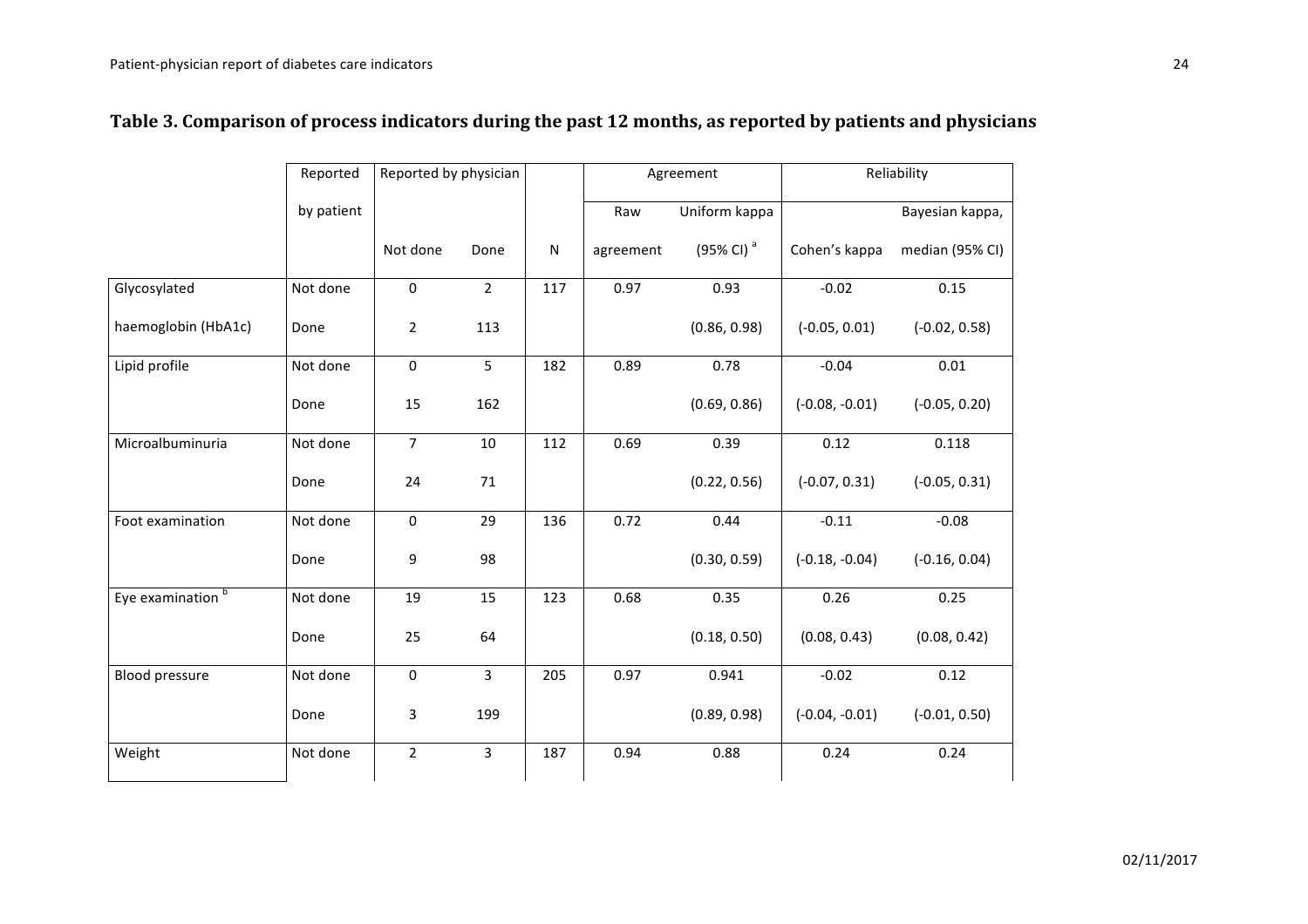|                        | Done     | 174 |    |      | (0.81, 0.95) | $(-0.06, 0.54)$  | (0.04, 0.53)    |
|------------------------|----------|-----|----|------|--------------|------------------|-----------------|
| Influenza immunization | Not done |     | 86 | 0.84 | 0.67         | $-0.09$          | $-0.01$         |
|                        | Done     | 72  |    |      | (0.50, 0.83) | $(-0.16, -0.01)$ | $(-0.11, 0.25)$ |

 $a^2$  Confidence intervals for uniform kappas were computed using the studentized bootstrap method.

 $b$  By an ophthalmologist